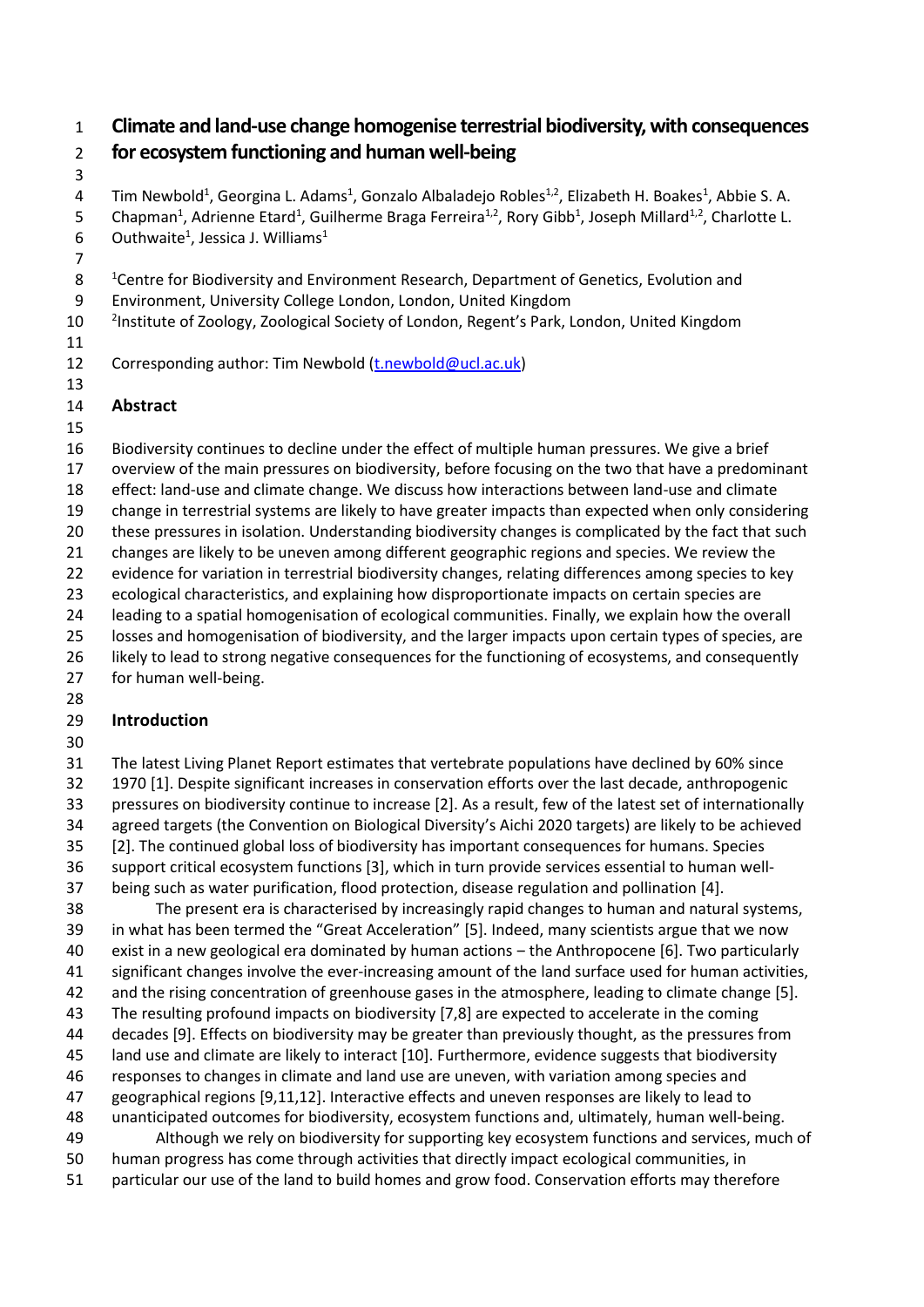- have an immediate cost for human food production [13,14], although the future resilience of natural
- and agricultural systems likely depends on biodiversity being maintained [15]. Understanding the
- complex synergies and trade-offs between human activities and biodiversity [14], especially in light
- of the interactive and uneven responses of biodiversity to human activities, requires a major
- advance in the underpinning science. One promising avenue is the development of robust predictive
- models that can improve our understanding and drive more informed policy choices [16]. The
- development of the United Nations Sustainable Development Goals [17] has emphasised the need to
- balance biodiversity conservation and human well-being in national decision-making.
- Evidence of the likely impacts of land-use and climate change is accumulating but remains patchy. Important gaps in our knowledge include: 1) how these two major pressures on biodiversity may interact; 2) whether the strength of their effects varies among species and locations; and 3) the
- consequences of uneven biodiversity changes for ecosystem functioning and human well-being
- (Figure 1). In this review, we synthesise the recent literature on land-use and climate impacts,
- focusing on broad-scale analyses of terrestrial systems, discussing the mechanisms that may drive
- important but under-studied interactions between these two drivers of change. We highlight the
- unevenness in biodiversity responses, with certain geographical regions and species being
- disproportionately sensitive, leading to a large-scale spatial homogenisation of ecological
- communities. Finally, we discuss how the complex and uneven responses of biodiversity to land-use
- and climate change are likely to impact the critical ecosystem functions and services on which the
- natural world and human well-being rely. Although we primarily focus on terrestrial systems, both
- land-use and climate change are also major threats to freshwater and coastal marine systems [18–
- 20].
-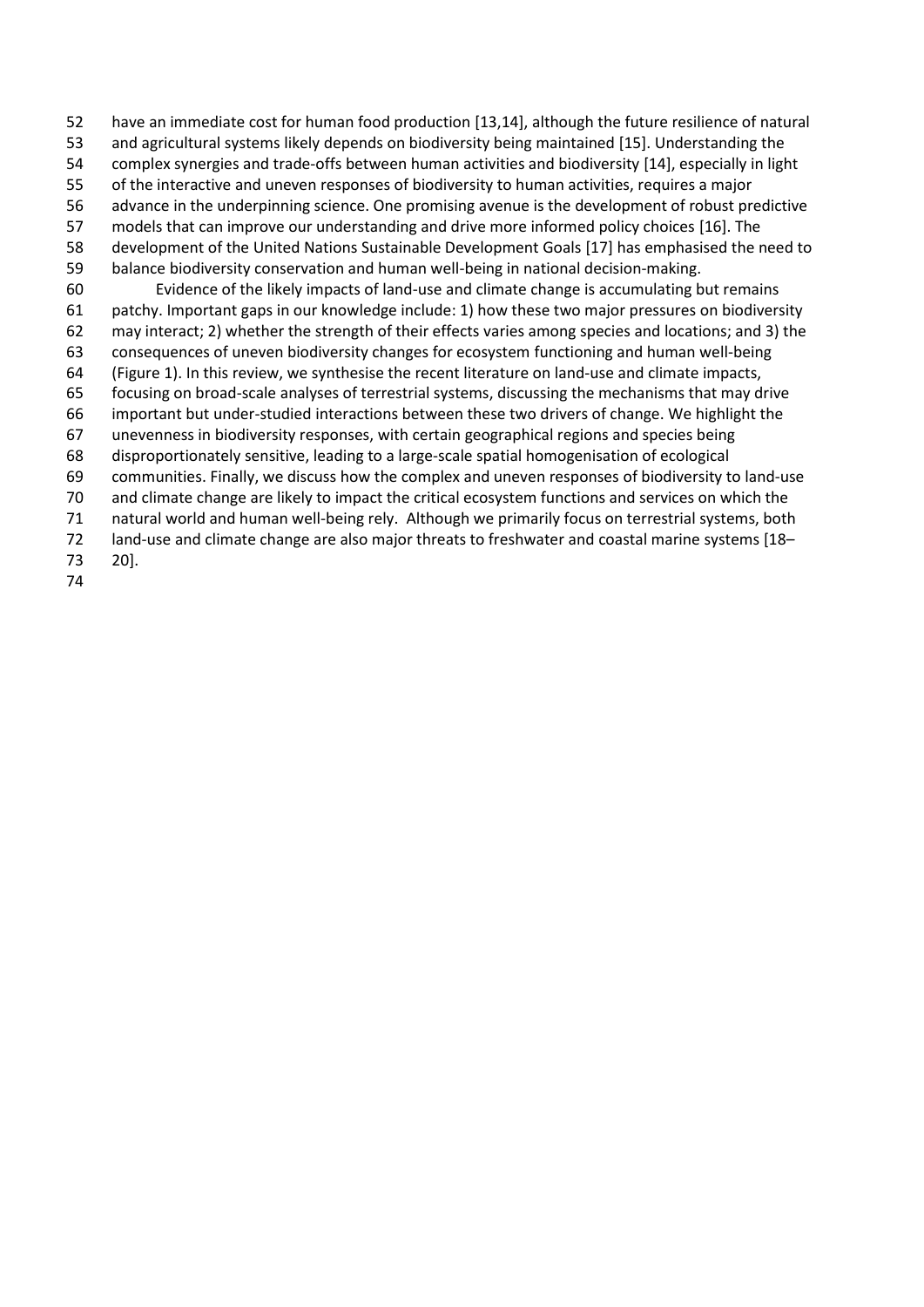

 [https://bit.ly/2VYfA1j.](https://bit.ly/2VYfA1j) 

#### **Pressures on biodiversity**

The most important direct pressures on terrestrial biodiversity are habitat loss and degradation

(driven mainly by human land use), climate change, invasive species, overexploitation, and pollution

84 ecosystems, and the provision of ecosystem services on which human well-being relies. Two facets of<br>85 biodiversity change that have been highlighted as having an important effect on human well-being are

 State of Queensland; License: CC Attribution 3.0 Australia; Attribution: State of Queensland; Source: [https://bit.ly/2W1Czsy.](https://bit.ly/2W1Czsy) C) Author: Ivar Leidus; License: CC Attribution-Share Alike 4.0 International; Source: [https://bit.ly/2Df72vD.](https://bit.ly/2Df72vD) D) Author: Charles J Sharp; License: CC Attribution-ShareAlike 4.0 International; Source:

biodiversity change that have been highlighted as having an important effect on human well-being are the large declines in pollinators, such as bumblebees (C), and increasing populations of certain species, such as flying foxes (D) that carry numerous human diseases. All images used here are published under Creative Commons licenses and were not altered in any way from the original form. A) Author: Charles J. Sharp; 89 License: CC Attribution-Share Alike 4.0 International; Source[: https://bit.ly/2ssbjWu.](https://bit.ly/2ssbjWu) B) Author: Ian Bell, EHP,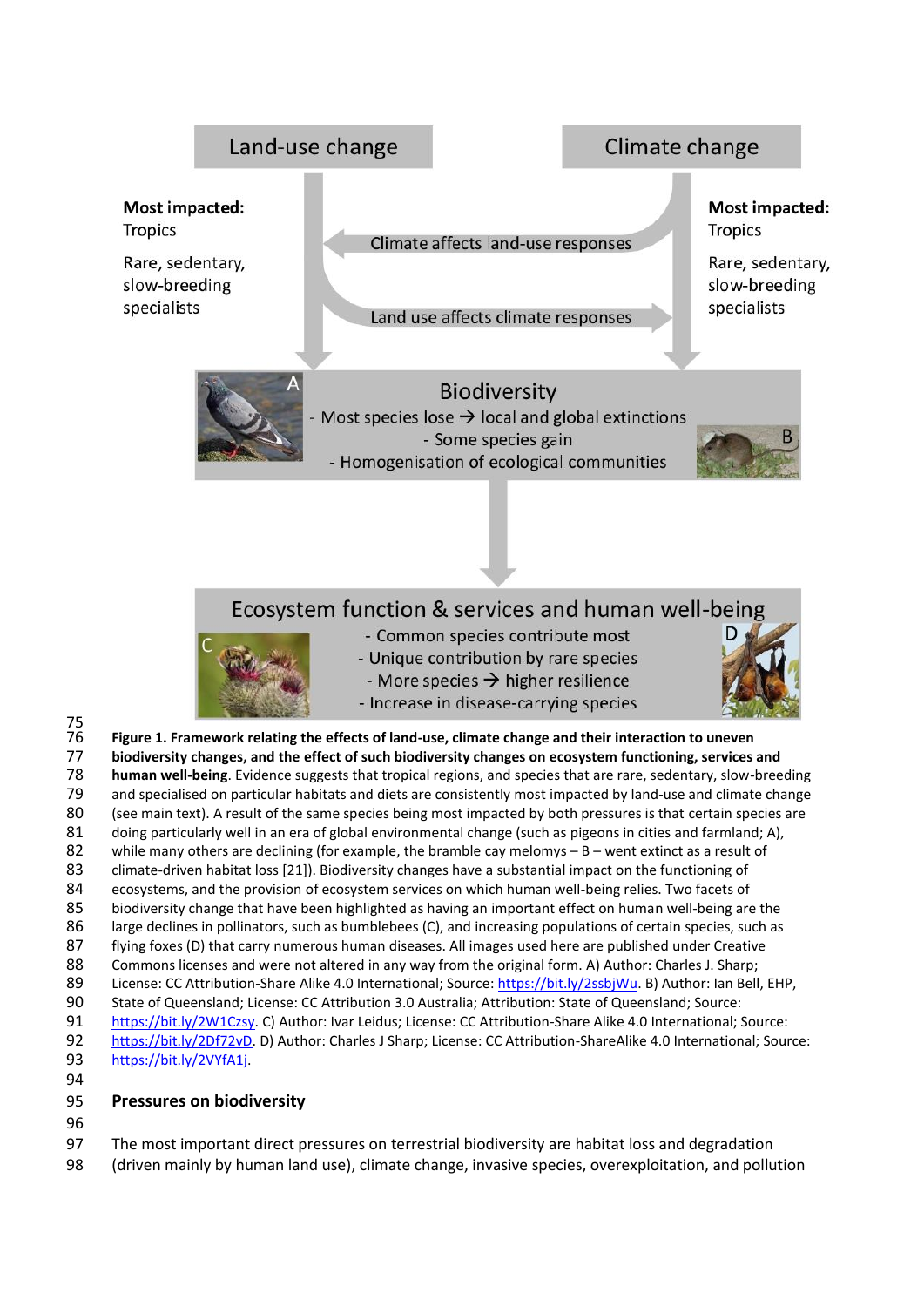[22,23]. Among these pressures, land-use and climate change are particularly significant. Habitat loss and degradation have been identified as major threats to a large proportion of IUCN Red List assessed species [22,23]. In contrast, a much smaller proportion of species are currently considered to be threatened directly by climate change [22–25]. This is probably because habitat loss is a rapid and easy-to-assess driver of species loss, whereas climate change is a more cryptic long-term driver [25]. However, the pressure of climate change on biodiversity is likely to increase rapidly in the future [9,26,27]. Already, greater declines in mammal and bird abundances have been observed in areas where mean temperature has increased more rapidly [28].

 Land-use change, principally to grow food and provide settlements for humans, has altered natural landscapes substantially [29]. At a local scale, land-use changes cause reductions of species richness by around 75% and of organism abundance by 40% in human-impacted compared to undisturbed habitats [7,30]. As a result of the high proportion of the land surface that is used by humans, it is estimated that the average ecological community has lost somewhere between 13% and 25% of its naturally occurring species [7,31]. Habitat degradation without significant loss of vegetation cover can also have negative impacts on biodiversity. For example, some Amazonian forests may have lost around half of their conservation value due to anthropogenic disturbance such as selective logging and wildfires [32]. In addition to effects on local ecosystems, land-use change also causes homogenisation of biodiversity across space, leading to ecological communities becoming more similar to one another [12,33,34].

 Climate change has affected biodiversity via range shifts, local extinctions and phenological changes. Species are moving their ranges poleward at a rate of 16.9 km per decade, and to higher elevations at a rate of 11 m per decade [35]. Effects on phenological patterns [8] have included global changes in leaf phenology [36], a later end to the vegetation growing season [37], and changes in migration patterns in birds [38,39]. However, the effect of climate change on species is mixed, with both winners and losers [40–42], and the numbers of species inhabiting some regions is predicted to increase [43].

 With the human population set to reach 9 billion by 2050, pressure on biodiversity due to climate change and human land use will increase [7,9,44]. Global projections have suggested that the average ecological community could lose as many as 38% of its species as a result of combined land-use and climate impacts under current trajectories [9]. Future expansion of land use alone is expected to cause a 17% loss of species from the average community under business-as-usual, while projections for the Amazon and Afrotropical regions have predicted a 30% decline in species abundance [45]. The effects of climate change will accelerate in the near future, and are predicted to exceed the impacts of land-use change by the middle of this century [9]. Under business-as-usual trends, climate change is predicted to cause more than half of species to lose over half of their range area by 2100 [26]. In contrast, fewer than 10% of species are expected to lose more than half of their range area if international commitments (such as under the Paris climate agreement) are honoured [26].

### **Interactions between land-use and climate change**

 The consequences of pressures on biodiversity may be complicated if the effects of those pressures interact with one another [10,46]. In comparison to the additive effect of multiple pressures (where the effects of each pressure are combined assuming independence), interactions can result in either greater (synergistic) or reduced (antagonistic) effects on biodiversity [10,47]. Land-use and climate change have been found to interact in multiple ways [48–51]. The mechanisms are more likely to lead to synergistic than to antagonistic interactions. However, it is often challenging in practice to 146 demonstrate robustly that interactions are occurring [47].

 First, global climate change can affect the way biodiversity responds to land-use change. Specifically, regions with warming temperatures and decreasing precipitation are expected to experience the greatest impacts of habitat loss and fragmentation [49,52]. The resulting synergistic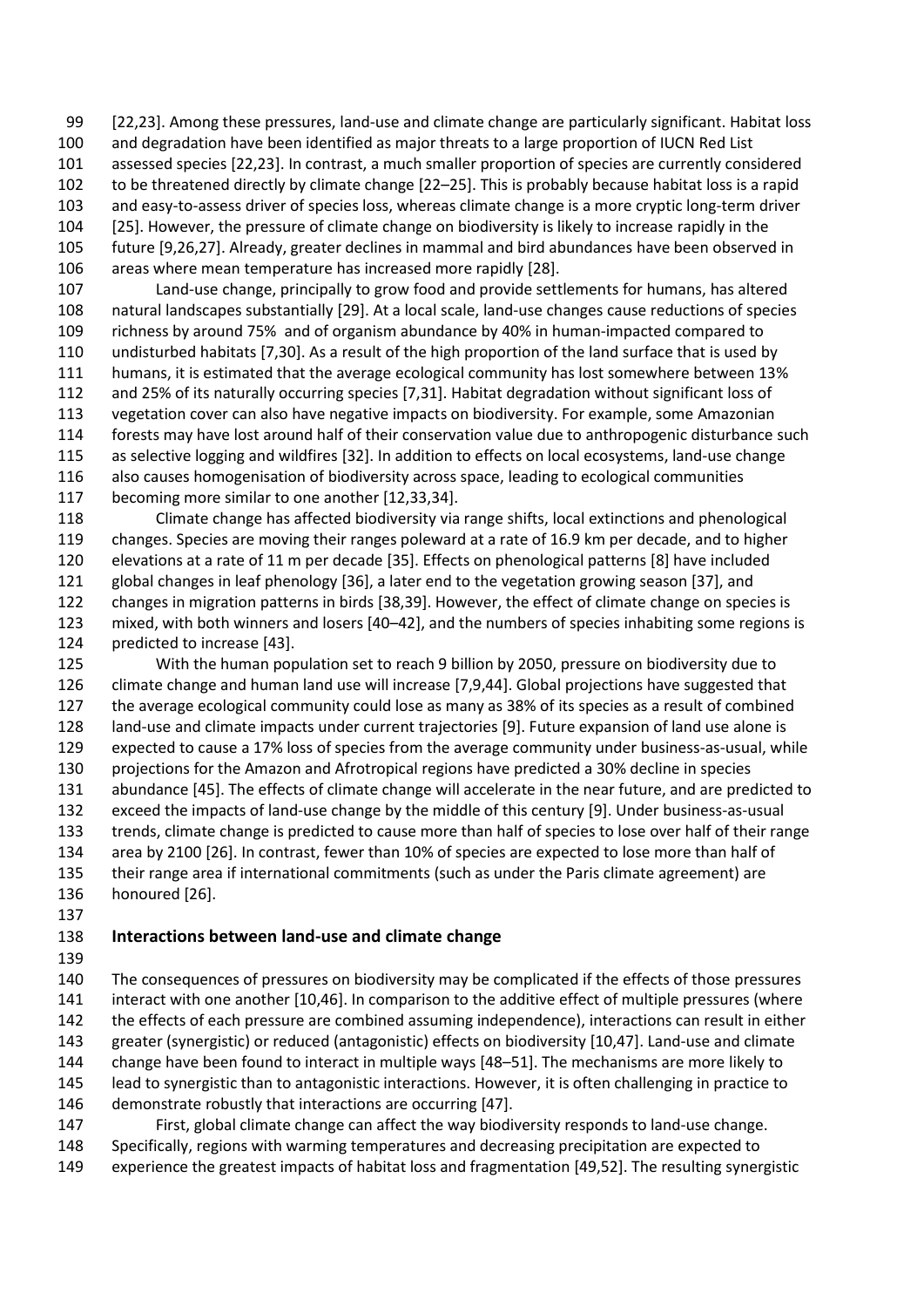interactions are predicted to intensify the impacts of land-use change in almost a fifth of the world's ecoregions [50]. Of concern for species conservation, the most affected ecoregions are also highly biodiverse, harbouring more than half of known terrestrial vertebrate species [50]. Climatic changes can also affect population sizes, breeding systems, sex ratios and individual fitness, which can impact a species' ability to respond to land-use change [53,54].

 Second, land-use change can affect the way biodiversity responds to climate change, with human land use and habitat fragmentation creating a hostile landscape and thus hindering species' ability to track changes in climate [48,55,56]. Land-use change can also lead to localised climatic changes, with human-disturbed habitats often hotter and drier than natural habitats [57–59]. Consequently, ecological communities within human-disturbed habitats (deforested areas, agricultural lands, and cities) are generally composed of species that, on average, tolerate warmer and drier climatic conditions compared to species within natural habitats [57,58,60,61]. These differences in community composition may result directly from the local climatic changes or indirectly, for example because of changes in habitat or vegetation structure [58,60]. Regardless of the underlying mechanism, local temperature increases resulting from vegetation change will exacerbate regional warming, with important consequences for biodiversity. The fact that both land- use and climate change are likely to favour species that can tolerate climatic extremes is expected to lead to a homogenisation of ecological communities, which may have negative impacts on ecosystem functioning [62–64]. For example, experiments with microbial communities showed that, under thermal stress, a greater number of species were required to maintain ecosystem function [65]. Conversely, high-quality habitat, such as forests with denser canopies, can buffer the effect of climatic changes, and may act as important refuges for species that are sensitive to climatic variation [51,66,67]. Interestingly, in some cases urban environments may act as refugia for species that are less able to tolerate the thermal extremes of managed (agricultural) ecosystems; for example, in recent years, numerous Australian flying fox populations have moved into urban parkland to access water and shelter [68]. Antagonistic interactions between land-use and climate change may occur if human-altered landscapes also act as refugia for species unable to tolerate global climatic changes. However, to our knowledge, there are currently no clear examples of such antagonistic interactions. In part, this may be due to the difficulty in identifying these types of interaction [47].

#### **Unevenness in biodiversity changes**

#### *Geographic variation*

 The impacts of land-use and climate change on biodiversity are predicted to vary spatially across the globe, which has important consequences for the conservation of biodiversity, and for the effects that biodiversity changes may have on ecosystems and human well-being. The tropics are repeatedly emphasised as showing disproportionately large losses of biodiversity [10,12,46,69–71], and contain a disproportionate number of species threatened with extinction [72,73]. Future responses of tropical species to climate change may be hindered by their lower dispersal abilities [74], and by their lower tolerance of climatic variation as a result of evolving in a climate that has historically been relatively stable [70,71,75]. In addition, it is likely that tropical species are currently living closer to their upper thermal limits compared to species within the temperate realm [67].

 Since climatic conditions in the tropics are expected to exceed historic variability by the end of this century [76], and rapid tropical land-use changes and human population growth are predicted in many scenarios [77,78], there is an impending challenge for biodiversity conservation within this realm [69]. This challenge may be exacerbated by governance issues [73], and the fact that much of the impact of human actions on tropical biodiversity is a result of consumption in other countries [79]. Consequently, mapping international trade in commodities and the resulting flows of

biodiversity impacts is a key area of research [79–81].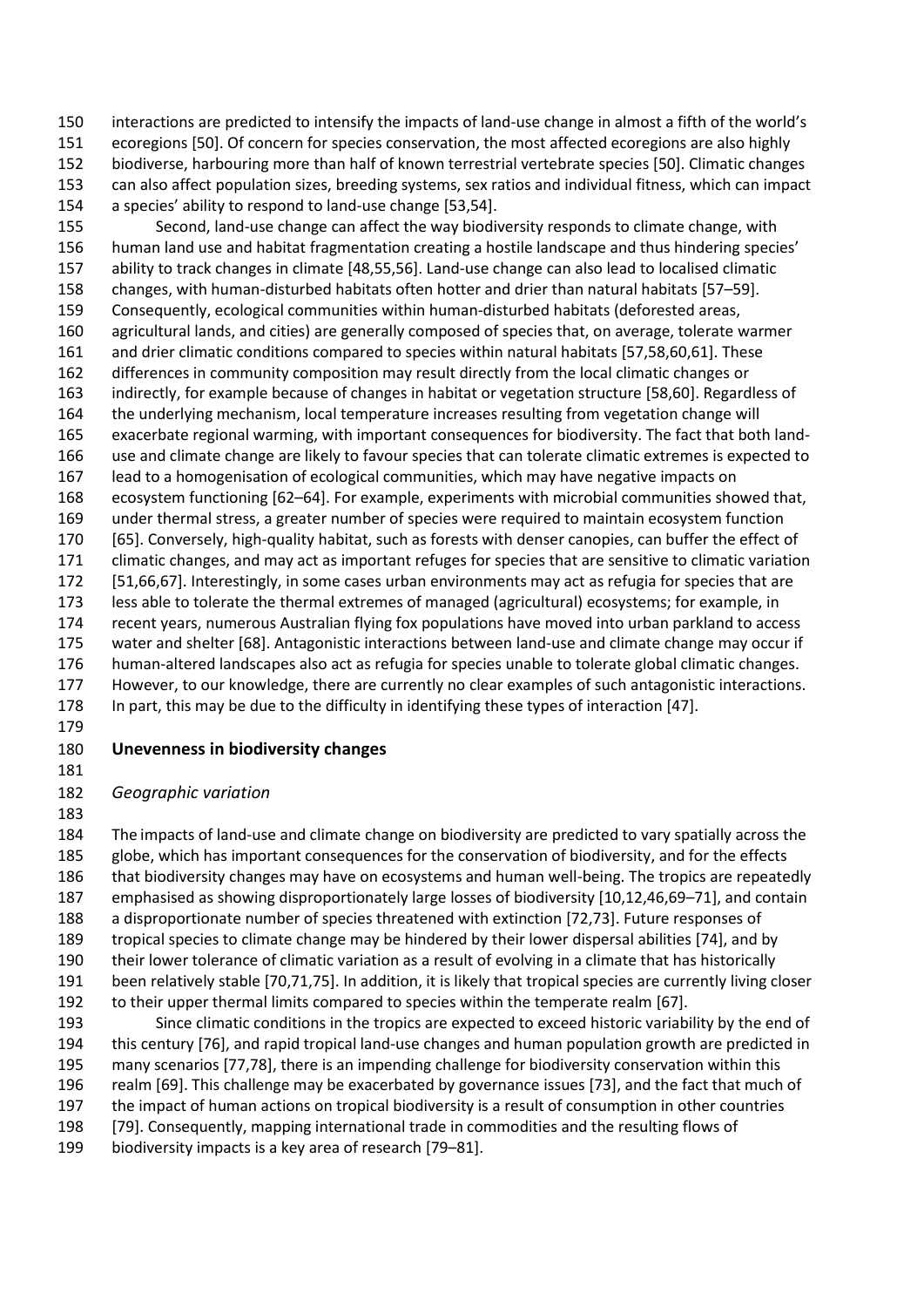The disproportionate effects of land-use and climate change on tropical ecosystems is a major 201 concern for biodiversity conservation, given the large number of species found within the tropics. At least 78% of species, including many endemic species, occur in tropical ecosystems [73]. Moreover, the tropics are likely home to most currently undiscovered species [73,82]. Even within the tropics, certain areas are more impacted than others, with Asian biodiversity often emerging as being particularly sensitive to land-use change [11,83].

#### *Species variation*

 Climate and land-use effects on biodiversity are also expected to fall unevenly on different species. The need to understand which species are likely to be most vulnerable to environmental changes 211 has led to increasing efforts to identify characteristics associated with sensitivity. We focus here on two aspects of this work: first, whether rare or common species are more vulnerable; and second, whether there are ecological characteristics (traits) of species that are consistently associated with species' responses.

 It has long been suggested that biodiversity losses will impact rare species more than common ones [84]. Rarity can be defined in several ways, including numerical rarity (i.e. low abundance), geographical rarity (i.e. small range size) or specialisation to particular habitats [85]. Evidence suggests that rare species have a disproportionately high risk of global extinction [86–88], and are highly sensitive to land-use change [12,89–91]. Furthermore, rare species have been predicted (using models) or hypothesised (based on expert opinion) to be at greater risk from future climatic changes than common species [92,93]. Rarity may also mediate interactions between climate and land-use change. For example, habitat specialists will likely be less able to shift their distributions through human-dominated landscapes in response to climate [55]. The degree to which rare or 224 common species are likely to be sensitive to environmental changes depends on the ecosystem 225 being studied, the characteristics of species, and the spatial and temporal scales of the studies [94,95]. The general tendency for rare, narrowly distributed and habitat-specialist species to be most 227 impacted by land-use and climate changes contributes to the observed spatial homogenisation of biodiversity [33,34]. This reduced spatial turnover of species also leads to a reduction in global biodiversity, as unique species are lost and replaced by a similar set of widespread species everywhere [12,43,96].

 The sensitivity of species to environmental change is also mediated by their ecological characteristics (or traits) [71,89,91,92], leading to observed changes in the functional diversity of ecological communities with land-use and climate change [97–99]. Traits that determine species' sensitivity to environmental changes are often referred to as "response traits" (in contrast to "effect 235 traits" that determine species contributions' to ecosystem function – see below) [100,101]. Importantly, some traits emerge as determining species' responses to both land-use and climate 237 change. Slower-breeding species with low mobility, and narrow food and habitat requirements have been shown to be disproportionately sensitive to both pressures [71,89,90,92,93]. Identifying which species traits confer greater risk to anthropogenic changes and which are likely to modify ecosystem processes is key for predicting the future of ecological communities and processes.

### **Effects of biodiversity change on ecosystem functioning**

Over the past 20 years, attitudes have shifted from biodiversity being a consequence of the

ecological and environmental properties of an ecosystem, to biodiversity being a key driver of

ecosystem functioning [102]. A positive relationship between biodiversity (typically measured as

247 species richness) and the magnitude and stability of ecosystem functioning (commonly measured as

plant productivity or standing biomass) has been well established through many local-scale

experimental and field studies [102–105]. As a result, changes in biodiversity due to human-driven

environmental change can have a large effect on plant productivity and stability [106]. For example,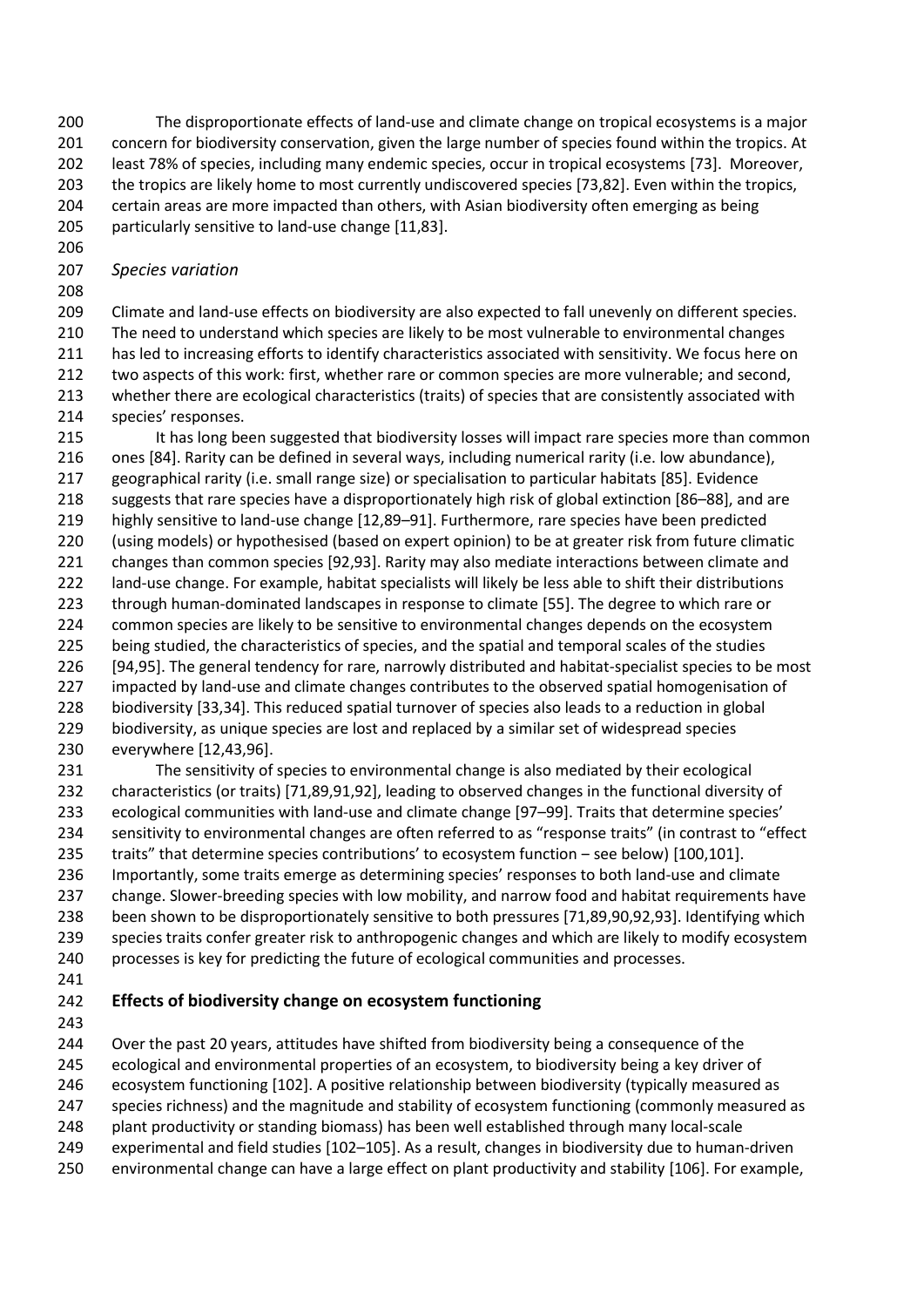land-use impacts on plant species diversity in tropical forests lead to decreased energy fluxes [107], 252 and in dryland ecosystems there is greater ecosystem stability when plant species diversity is high [65]. At large scales, biodiversity is expected to have multiple, complex effects on different ecosystem processes [108–112], but this remains uncertain because most previous studies have been at conducted at small scales [113].

 Different species have been shown to promote ecosystem functioning at different times, places and environmental contexts [3]. Contributions to ecosystem functioning depend on ecological characteristics ("effect traits") [100]. Functional effect traits are often the same as those associated with a high sensitivity to environmental change (response traits – see above), in which case environmental change could result in larger-than-expected changes in ecosystem functions. Disproportionate losses of large-sized and high-trophic-level taxa (both of which are often most impacted by environmental changes) may lead to more negative changes in ecosystem functioning than caused by random losses [114,115]. Furthermore, rare species contribute unique traits to communities and thus are likely to support distinct functions in many systems [116–120], although in an undisturbed system both rare and common taxa have been shown to make unique contributions [121]. In addition to the effects of local losses of biodiversity, homogenisation across space, such as caused by the disproportionate loss of rare species, has also been associated with an independent negative effect on ecosystem functioning [110,122]. For example, a study of 65 grasslands worldwide showed that naturally diverse communities, with a high turnover of species across space, had the greatest ecosystem multifunctionality (functions such as soil carbon storage, aboveground live biomass and litter decomposition were measured) [122]. Overall, therefore, systems with a large number of species, a high turnover of species in space, and a diversity of different types of species, are likely to be more resistant and resilient to environmental change through high and stable ecosystem functioning [123–126].

# 

### **Consequences for human well-being**

 The framing of biodiversity conservation has changed over time from a 'nature-for-nature's sake' perspective to one that recognises the interdependence of biodiversity, ecosystem function and human well-being [127]. The 'nature and people' perspective [127] is now embedded within the international discourse around conservation, including in the UN Sustainable Development Goals [17], the Intergovernmental Panel on Biodiversity and Ecosystem Services (IPBES) [128], and research-policy agendas such as Planetary Health and One Health [129]. Connections between biodiversity and human well-being are captured in the concept of 'ecosystem services' (see [130] for a detailed review), or in more recently accepted terminology 'nature's contributions to people' [131]. Contributions of the natural environment and biodiversity to human well-being can fall under several categories, such as provisioning (e.g. crop production, clean water, timber, fuelwood, non- timber forest products), regulating (e.g. carbon storage and sequestration, pollination, disease regulation), and cultural services (e.g. aesthetic, spiritual, or recreational value) [4]. By impacting ecological communities and processes, land-use and climate changes can alter the provision of particular ecosystem services [132].

 The best studied of the biodiversity-mediated regulating services is pollination. Pollinating species are in widespread decline [133], in large part owing to land-use and climate change [134,135]. For example, as agriculture expands to meet human food demands, croplands spread into previously forested landscapes, which can have impacts on pollinator abundance [136] and, ultimately, the yields of pollinator-dependent crops [137]. A reduction in agricultural productivity caused by the loss of pollinating biodiversity may necessitate further land-use change, leading to a 298 positive feedback [138]. There is also evidence that climate change is negatively affecting pollinators [135,139]. Given the increasing climate and land-use change predicted for the future, pollination services are likely to be vulnerable. There is, however, uncertainty about the ability of novel species to contribute to pollination when rarer and more sensitive species are lost [140].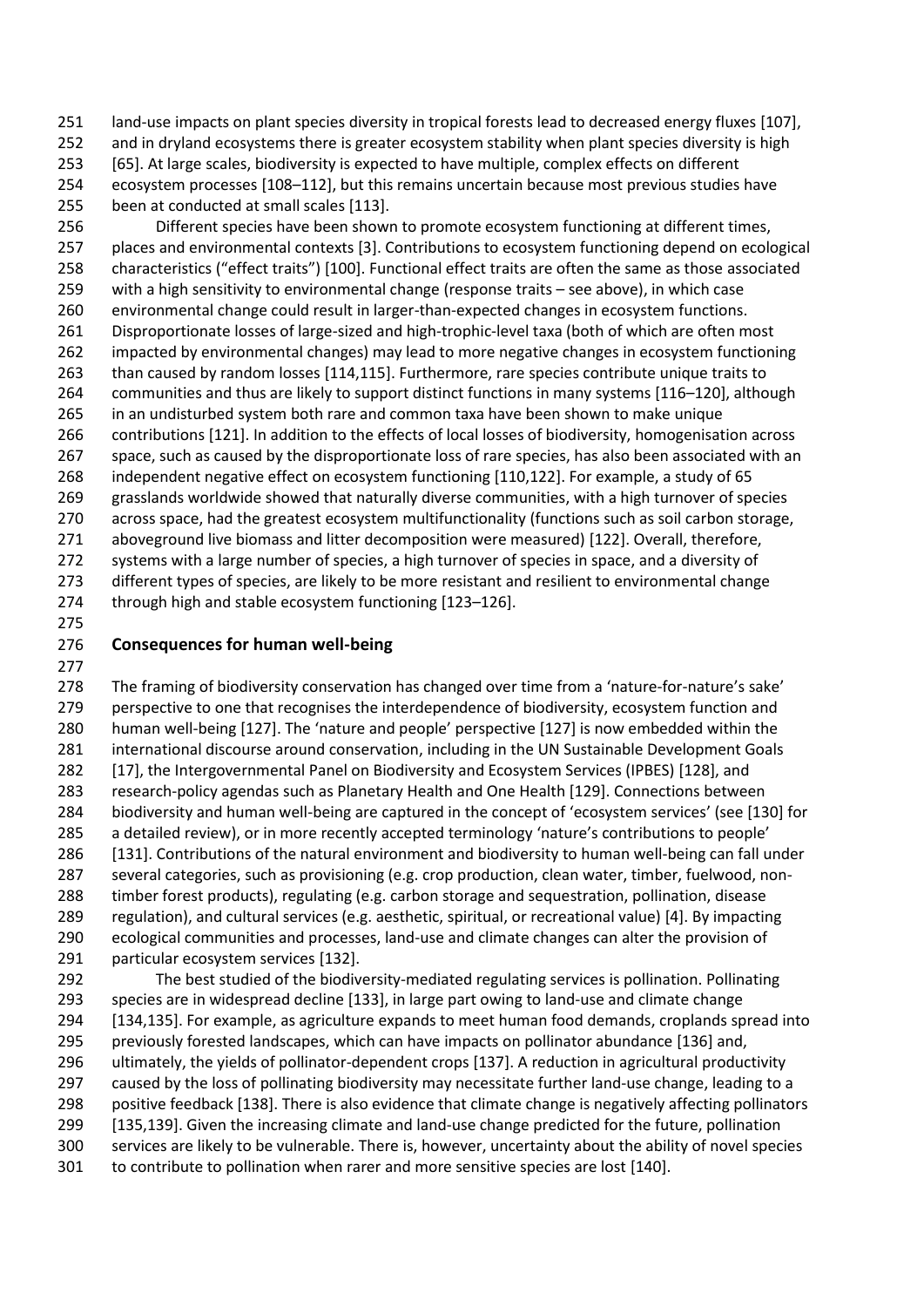Provisioning services have also been an important research focus for understanding the interactions between land use and human well-being. For instance, the removal of trees for fuel to cook food is a common practice in many countries across the globe, but can degrade forest systems, potentially leading to longer-term feedbacks on people [141,142].

 Land use can also affect Earth-system feedbacks, by altering local microclimates and the balance of carbon stocks. These interactions are clearly seen in forests, through impacts of land-use change on tree diversity, biomass, and carbon storage [143]. However, the nature and scale- dependence of the relationships between land use, diversity, and carbon storage remain unclear in many cases [144], particularly when past climates have influenced carbon in present-day soils [145]. In addition, the picture is further complicated when the land used for provisioning services drives trade-offs with other ecosystem services. For example, fuelwood collection in China impairs seed-dispersal services by rodents [146].

 Ecosystem services can also have more direct impacts on human health and well-being. Of particular interest in the context of land-use and climate change is the mediation of zoonotic and vector-borne human disease risk. Interactions between species-level host-parasite interactions, overall community diversity and ecosystem structure can produce emergent effects on infectious disease transmission and risk, including of significant human pathogens (e.g. Lyme disease, hantaviruses, West Nile disease) [147–149]. However, evidence for a hypothesised general prophylactic effect of biodiversity on pathogen transmission rates (the dilution effect) is patchy [150], with recent evidence suggesting that ecological degradation can lead locally either to increases or decreases in disease risk depending on host traits, behaviour and local ecological context [151,152]. Across larger geographical areas or timescales, it is also possible that human risk of specific diseases may predominantly be mediated by land-use and/or climate effects on particular host or vector species, rather than by biodiversity loss *per se* [153–155].

 Although ecosystem services provide a well-supported link between anthropogenic ecological change and potential benefits or costs to human societies [130], quantifying whether these translate to measurable, broader-scale outcomes for public health and well-being is a key emerging challenge [104,156]. Confounding socioeconomic or demographic factors, which show latitudinal trends that are coincident with biodiversity gradients [157], may mask any contributions of ecological change to aggregate health metrics such as disease burden [158]. Furthermore, in the short-term, the benefits to health and economies of land conversion for agriculture may significantly outweigh the costs of degrading other services, whose long-term implications (e.g. reductions in carbon storage or water provision, disease emergence) may not be felt for years or decades. Consequently, there is an urgent need to improve understanding of the connections between biodiversity change, ecosystem services and human well-being [156], and how these connections might be influenced by biodiversity changes brought about by climate and land-use change. 

#### **Summary points**

- 341 Land use and climate are already having profound effects on terrestrial biodiversity, and their effects are likely to accelerate in the coming decades. Our understanding of how climate and land use might interact in their effects on biodiversity is still very limited, but early evidence points toward a synergistic interaction. Overall, it is therefore likely that biodiversity changes will be greater than suggested by the majority of previous large-scale studies that have treated pressures additively or in isolation.
- 347 The effects of pressures on biodiversity do not fall evenly on all species. While most species are impacted negatively by land-use or climate change, some benefit. Characteristics such as rarity, slow breeding, low mobility and specific food and habitat requirements are associated with a high degree of sensitivity to both pressures. The replacement of many distinctive species with a few tolerant species bearing the same characteristics is already leading to a global homogenisation of biodiversity.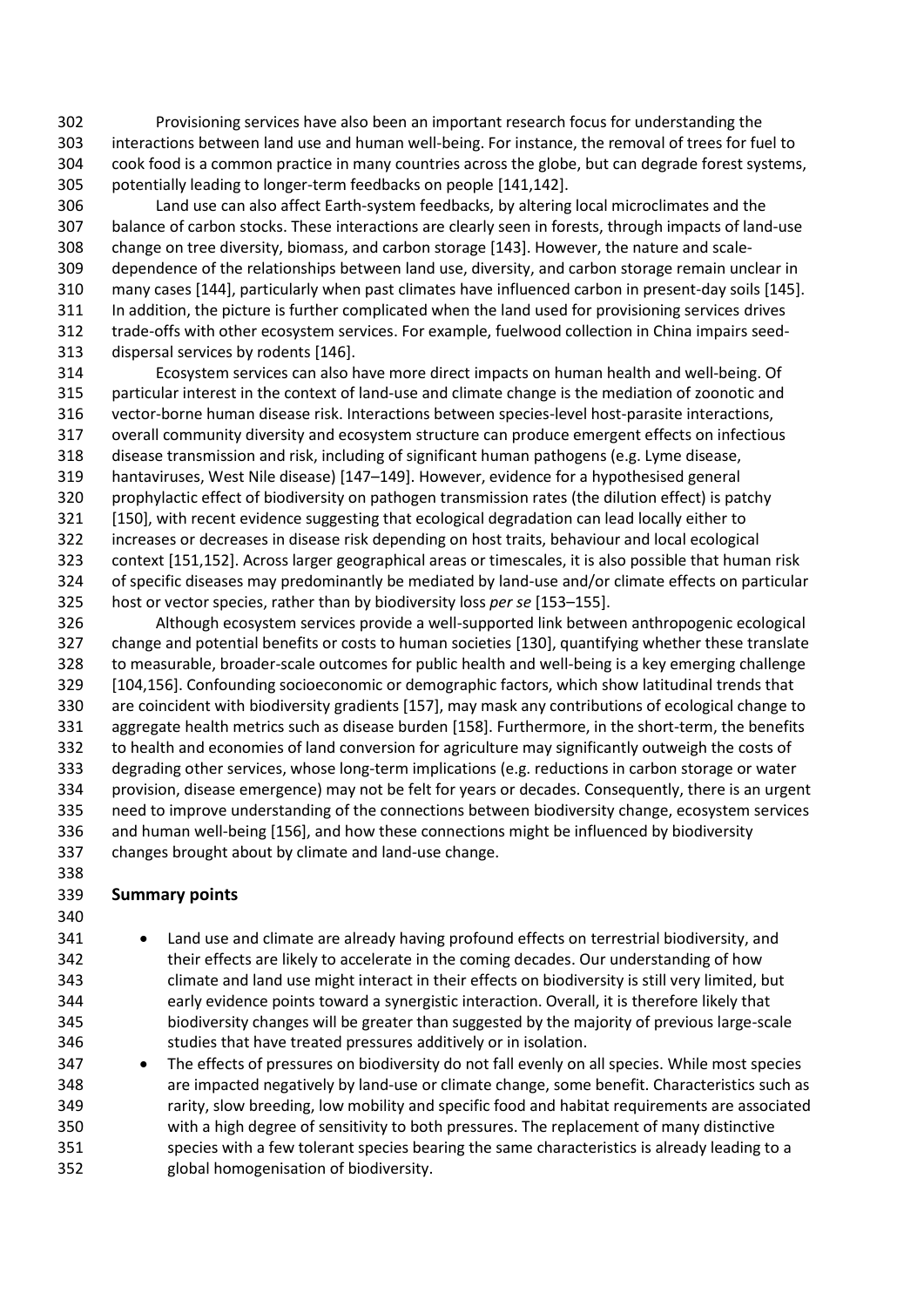The loss of particular types of species, and the associated homogenisation of biodiversity, has important implications for the functioning of ecosystems and for the ecosystem services (or nature's contributions to people) on which humans rely. The links between biodiversity changes and ecosystem functioning and services remain unclear, but it is certain that we are losing important groups (such as pollinators). It is also very likely that the homogenisation of biodiversity will reduce the resilience of ecosystem functioning to future environmental changes. Finally, in many cases, it appears that among those species that are tolerant of human activities are species that could have detrimental effects on human health (i.e. reservoirs of zoonotic disease).

- Effects of environmental changes on biodiversity also fall unevenly geographically. The tropics, especially the Southeast Asian tropics, consistently emerge as having biodiversity that is particularly sensitive to land-use and climate changes. This is a concern for human societies, given that the most rapid future population increases will occur in the tropics, and much of the future expansion in agriculture must also take place here (often supplying consumption in other countries).
- 368 Overall, the evidence suggests that to avoid large-scale losses of biodiversity we need to reduce the major pressures on biodiversity from land-use and climate change, by mitigating greenhouse gas emissions [159], preserving remaining natural habitats in protected areas [160], and improving the conservation of biodiversity within areas used by humans [161]. We also need to improve our understanding of the interactions between the effects of land- use and climate change, and the link between biodiversity change and ecosystem functions and services. However, the available evidence already points toward profound and uneven biodiversity changes, with important effects, in most cases negative, for ecosystems and human societies.

### **Acknowledgments**

 TN is supported by a Royal Society University Research Fellowship; GLA, EHB and TN by a Leverhulme Trust Research Project Grant; GAR by a European Union Horizon 2020 Marie 382 Sklodowska-Curie Action [\(http://www.inspire4nature.eu/\)](http://www.inspire4nature.eu/); EHB, ASAC and TN by a GCRF grant (ES/P011306/1); AE and JJW by studentships funded by Royal Society awards to TN; GBF by a studentship from the Conselho Nacional de Desenvolvimento Científico e Tecnológico of Brazil; RG by a Graduate Research Scholarship from University College London; JM by the London NERC Doctoral Training Partnership [\(https://london-nerc-dtp.org/\)](https://london-nerc-dtp.org/) and by CASE funding from the Royal Society for the Protection of Birds; and CLO and TN by a UK Natural Environment Research Council grant (NE/R010811/1).

### **Author contributions**

 All authors designed the structure of the review, contributed to writing, and checked the final version.

### **References**

- 
- [1] Grooten M, Almond REA. Living Planet Report 2018: Aiming Higher. Gland, Switzerland: 2018.
- [2] Tittensor DP, Walpole M, Hill SLL, Boyce DG, Britten GL, Burgess ND, et al. A mid-term analysis of progress toward international biodiversity targets. Science 2014;346:241– 4. doi:10.1126/science.1257484.
- [3] Isbell F, Calcagno V, Hector A, Connolly J, Harpole WS, Reich PB, et al. High plant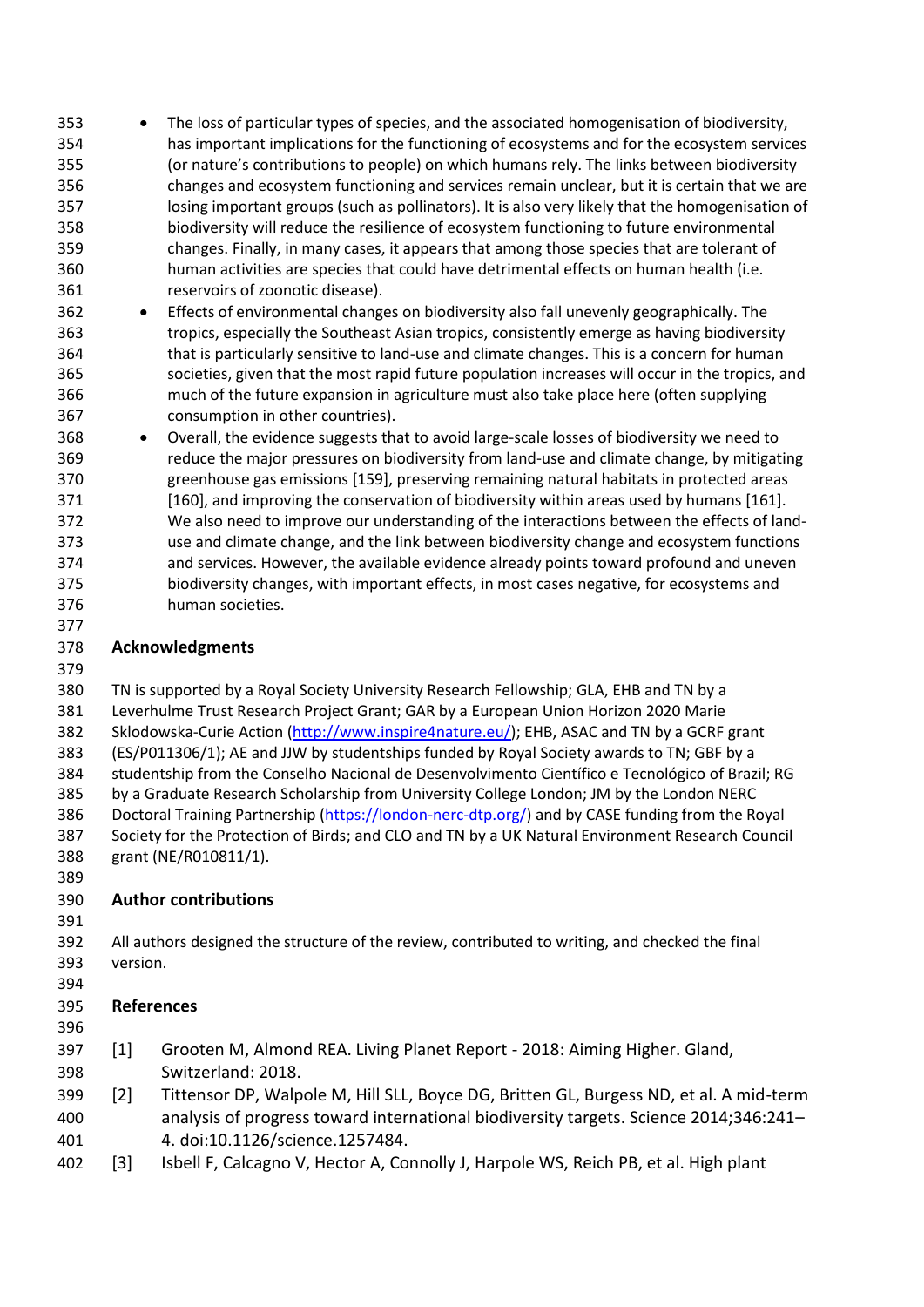diversity is needed to maintain ecosystem services. Nature 2011;477:199–202. doi:10.1038/nature10282. [4] Millennium Ecosystem Assessment. Ecosystems and Human Well-being: Biodiversity Synthesis. Washington DC, USA: World Resources Institute; 2005. [5] Steffen W, Broadgate W, Deutsch L, Gaffney O, Ludwig C. The trajectory of the Anthropocene: The Great Acceleration. Anthr Rev 2015;2:81–98. doi:10.1177/2053019614564785. [6] Crutzen PJ. Geology of mankind. Nature 2002;415:23. doi:10.1038/415023a. [7] Newbold T, Hudson LN, Hill SLL, Contu S, Lysenko I, Senior RA, et al. Global effects of land use on local terrestrial biodiversity. Nature 2015;520:45–50. doi:10.1038/nature14324. [8] Parmesan C, Yohe G. A globally coherent fingerprint of climate change impacts across natural systems. Nature 2003;421:37–42. [9] Newbold T. Future effects of climate and land-use change on terrestrial vertebrate community diversity under different scenarios. Proc R Soc B Biol Sci 2018;285:20180792. doi:10.1098/rspb.2018.0792. [10] Oliver TH, Morecroft MD. Interactions between climate change and land use change on biodiversity: attribution problems, risks, and opportunities. Wiley Interdiscip Rev Clim Chang 2014;5:317–35. doi:10.1002/wcc.271. 422 [11] Gibson L, Lee TM, Koh LP, Brook BW, Gardner TA, Barlow J, et al. Primary forests are irreplaceable for sustaining tropical biodiversity. Nature 2011;478:378–81. doi:10.1038/nature10425. 425 [12] Newbold T, Hudson LN, Contu S, Hill SLL, Beck J, Liu Y, et al. Widespread winners and narrow-ranged losers: land use homogenizes biodiversity in local assemblages worldwide. PLoS Biol 2018;16:e2006841. doi:10.1371/journal.pbio.2006841. 428 [13] Mehrabi Z, Ellis EC, Ramankutty N. The challenge of feeding the world while conserving half the planet. Nat Sustain 2018;1:409–12. doi:10.1038/s41893-018- 0119-8. [14] Smith P. Managing the global land resource. Proc R Soc B Biol Sci 2018;285:20172798. doi:10.1098/rspb.2017.2798. 433 [15] Oliver TH, Heard MS, Isaac NJB, Roy DB, Procter D, Eigenbrod F, et al. Biodiversity and resilience of ecosystem functions. Trends Ecol Evol 2015;30:673–84. doi:10.1016/j.tree.2015.08.009. [16] Nicholson E, Fulton EA, Brooks TM, Blanchard R, Leadley P, Metzger JP, et al. Scenarios and Models to Support Global Conservation Targets. Trends Ecol Evol 2019;34:57–68. doi:10.1016/j.tree.2018.10.006. [17] Griggs D, Stafford-Smith M, Gaffney O, Rockström J, Öhman MC, Shyamsundar P, et al. Sustainable development goals for people and planet. Nature 2013;495:305–7. doi:10.1038/495305a. [18] Kroon FJ, Thorburn P, Schaffelke B, Whitten S. Towards protecting the Great Barrier Reef from land-based pollution. Glob Chang Biol 2016;22:1985–2002. doi:10.1111/gcb.13262. [19] Bryndum-Buchholz A, Tittensor DP, Blanchard JL, Cheung WWL, Coll M, Galbraith ED, et al. Twenty-first-century climate change impacts on marine animal biomass and ecosystem structure across ocean basins. Glob Chang Biol 2019;25:459–72. doi:10.1111/gcb.14512. [20] Mantyka-Pringle CS, Martin TG, Moffatt DB, Udy J, Olley J, Saxton N, et al. Prioritizing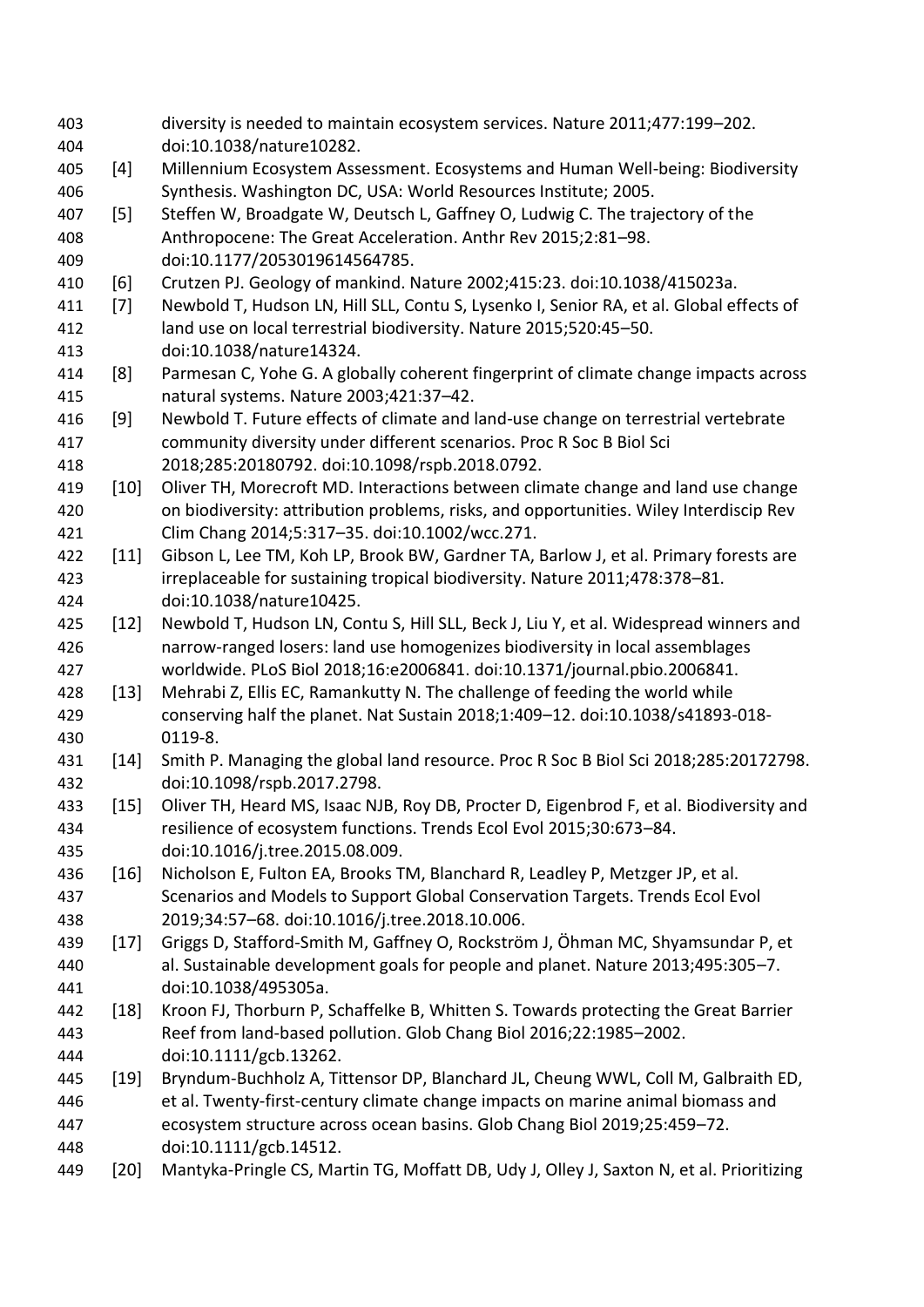management actions for the conservation of freshwater biodiversity under changing climate and land-cover. Biol Conserv 2016;197:80–9. doi:10.1016/j.biocon.2016.02.033. [21] Watson J. Bring climate change back from the future. Nature 2016;534. [22] Maxwell SL, Fuller RA, Brooks TM, Watson JEM. Biodiversity: The ravages of guns, nets and bulldozers. Nature 2016;536:143–5. doi:10.1038/536143a. [23] WWF. Living Planet Report 2014. Gland Switzerland: 2014. [24] Keith DA, Mahony M, Hines H, Elith J, Regan TJ, Baumgartner JB, et al. Detecting extinction risk from climate change by IUCN Red List criteria. Conserv Biol 2014;28:810–9. doi:10.1111/cobi.12234. [25] Trull N, Böhm M, Carr J. Patterns and biases of climate change threats in the IUCN Red List. Conserv Biol 2018;32:135–47. doi:10.1111/cobi.13022. [26] Warren R, Price J, Graham E, Forstenhaeusler N, VanDerWal J. The projected effect on insects, vertebrates, and plants of limiting global warming to 1.5°C rather than 2°C. Science 2018;360:791–5. [27] Bellard C, Bertelsmeier C, Leadley P, Thuiller W, Courchamp F. Impacts of climate change on the future of biodiversity. Ecol Lett 2012:365–77. doi:10.1111/j.1461- 0248.2011.01736.x. [28] Spooner FEB, Pearson RG, Freeman R. Rapid warming is associated with population decline among terrestrial birds and mammals globally. Glob Chang Biol 2018;24:4521–31. doi:10.1111/gcb.14361. [29] Foley JA, Defries R, Asner GP, Barford C, Bonan G, Carpenter SR, et al. Global consequences of land use. Science 2005;309:570–4. doi:10.1126/science.1111772. 473 [30] Murphy GEP, Romanuk TN. A meta-analysis of declines in local species richness from human disturbances. Ecol Evol 2014;4:91–103. doi:10.1002/ece3.909. 475 [31] Newbold T, Hudson LN, Arnell AP, Contu S, De Palma A, Ferrier S, et al. Has land use pushed terrestrial biodiversity beyond the planetary boundary? A global assessment. Science 2016;353:288–91. 478 [32] Barlow J, Lennox GD, Ferreira J, Berenguer E, Lees AC, Mac Nally R, et al. Anthropogenic disturbance in tropical forests can double biodiversity loss from deforestation. Nature 2016;535:144–7. doi:10.1038/nature18326. [33] Gossner MM, Lewinsohn TM, Kahl T, Grassein F, Boch S, Prati D, et al. Land-use intensification causes multitrophic homogenization of grassland communities. Nature 2016;540:266–9. doi:10.1038/nature20575. [34] McKinney ML, Lockwood JL. Biotic homogenization: a few winners replacing many losers in the next mass extinction. Trends Ecol Evol 1999;14:450–3. [35] Chen I-C, Hill JK, Ohlemüller R, Roy DB, Thomas CD. Rapid range shifts of species associated with high levels of climate warming. Science 2011;333:1024–6. doi:10.1126/science.1206432. [36] Buitenwerf R, Rose L, Higgins SI. Three decades of multi-dimensional change in global leaf phenology. Nat Clim Chang 2015;5:364–8. doi:10.1038/nclimate2533. [37] Liu Q, Fu YH, Zhu Z, Liu Y, Liu Z, Huang M, et al. Delayed autumn phenology in the Northern Hemisphere is related to change in both climate and spring phenology. Glob Chang Biol 2016;22:3702–11. doi:10.1111/gcb.13311. 494 [38] Newson SE, Moran NJ, Musgrove AJ, Pearce-Higgins JW, Gillings S, Atkinson PW, et al. Long‐term changes in the migration phenology of UK breeding birds detected by large‐scale citizen science recording schemes. Ibis (Lond 1859) 2016;158:481–95.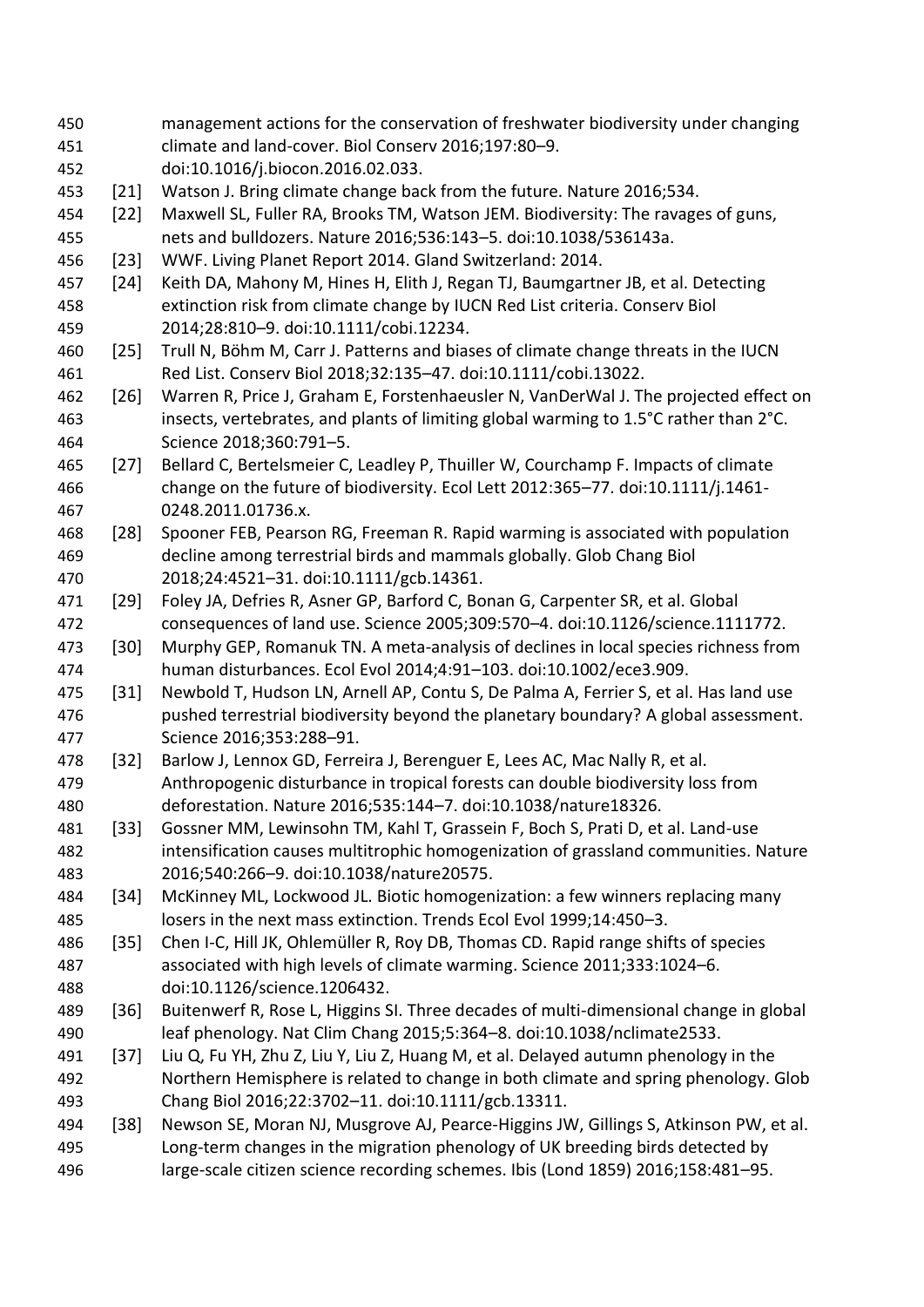| 497 |        | doi:10.1111/IBI.12367.                                                                  |
|-----|--------|-----------------------------------------------------------------------------------------|
| 498 | $[39]$ | Visser ME, Perdeck AC, van Balen JH, Both C. Climate change leads to decreasing bird    |
| 499 |        | migration distances. Glob Chang Biol 2009;15:1859-65. doi:10.1111/j.1365-               |
| 500 |        | 2486.2009.01865.x.                                                                      |
| 501 | [40]   | Burns F, Eaton MA, Barlow KE, Beckmann BC, Brereton T, Brooks DR, et al.                |
| 502 |        | Agricultural Management and Climatic Change Are the Major Drivers of Biodiversity       |
| 503 |        | Change in the UK. PLoS One 2016;11:e0151595. doi:10.1371/journal.pone.0151595.          |
| 504 | $[41]$ | Stephens PA, Mason LR, Green RE, Gregory RD, Sauer JR, Alison J, et al. Consistent      |
| 505 |        | response of bird populations to climate change on two continents. Science               |
| 506 |        | 2016;352:84-7.                                                                          |
| 507 | $[42]$ | Reino L, Triviño M, Beja P, Araújo MB, Figueira R, Segurado P. Modelling landscape      |
| 508 |        | constraints on farmland bird species range shifts under climate change. Sci Total       |
| 509 |        | Environ 2018;625:1596-605. doi:10.1016/j.scitotenv.2018.01.007.                         |
| 510 | $[43]$ | Thomas CD. Local diversity stays about the same, regional diversity increases, and      |
| 511 |        | global diversity declines. Proc Natl Acad Sci U S A 2013;110:19187-8.                   |
| 512 |        | doi:10.1073/pnas.1319304110.                                                            |
| 513 | $[44]$ | Tilman D, Clark M, Williams DR, Kimmel K, Polasky S, Packer C. Future threats to        |
| 514 |        | biodiversity and pathways to their prevention. Nature 2017;546:73-81.                   |
| 515 |        | doi:10.1038/nature22900.                                                                |
| 516 | $[45]$ | Kehoe L, Romero-Muñoz A, Polaina E, Estes L, Kreft H, Kuemmerle T. Biodiversity at      |
| 517 |        | risk under future cropland expansion and intensification. Nat Ecol Evol 2017;1:1129-    |
| 518 |        | 35. doi:10.1038/s41559-017-0234-3.                                                      |
| 519 | $[46]$ | Brook BW, Sodhi NS, Bradshaw CJA. Synergies among extinction drivers under global       |
| 520 |        | change. Trends Ecol Evol 2008;23:453-60. doi:10.1016/j.tree.2008.03.011.                |
| 521 | $[47]$ | Côté IM, Darling ES, Brown CJ. Interactions among ecosystem stressors and their         |
| 522 |        | importance in conservation. Proc R Soc London Ser B, Biol Sci 2016;283:20152592.        |
| 523 |        | doi:10.1098/rspb.2015.2592.                                                             |
| 524 | [48]   | Eigenbrod F, Gonzalez P, Dash J, Steyl I. Vulnerability of ecosystems to climate change |
| 525 |        | moderated by habitat intactness. Glob Chang Biol 2015;21:275-86.                        |
| 526 |        | doi:10.1111/gcb.12669.                                                                  |
| 527 | [49]   | Mantyka-Pringle CS, Martin TG, Rhodes JR. Interactions between climate and habitat      |
| 528 |        | loss effects on biodiversity: a systematic review and meta-analysis. Glob Chang Biol    |
| 529 |        | 2012;18:1239-52. doi:10.1111/j.1365-2486.2011.02593.x.                                  |
| 530 | $[50]$ | Segan DB, Murray KA, Watson JEM. A global assessment of current and future              |
| 531 |        | biodiversity vulnerability to habitat loss-climate change interactions. Glob Ecol       |
| 532 |        | Conserv 2016;5:12-21. doi:10.1016/j.gecco.2015.11.002.                                  |
| 533 | $[51]$ | Terraube J, Villers A, Poudré L, Varjonen R, Korpimäki E. Increased autumn rainfall     |
| 534 |        | disrupts predator-prey interactions in fragmented boreal forests. Glob Chang Biol       |
| 535 |        | 2017;23:1361-73. doi:10.1111/gcb.13408.                                                 |
| 536 | $[52]$ | Oliver I, Dorrough J, Doherty H, Andrew NR. Additive and synergistic effects of land    |
| 537 |        | cover, land use and climate on insect biodiversity. Landsc Ecol 2016;31:2415-31.        |
| 538 |        | doi:10.1007/s10980-016-0411-9.                                                          |
| 539 | $[53]$ | Opdam P, Wascher D. Climate change meets habitat fragmentation: linking landscape       |
| 540 |        | and biogeographical scale levels in research and conservation. Biol Conserv             |
| 541 |        | 2004;117:285-97. doi:10.1016/j.biocon.2003.12.008.                                      |
| 542 | $[54]$ | Verboom J, Schippers P, Cormont A, Sterk M, Vos CC, Opdam PFM. Population               |
| 543 |        | dynamics under increasing environmental variability: implications of climate change     |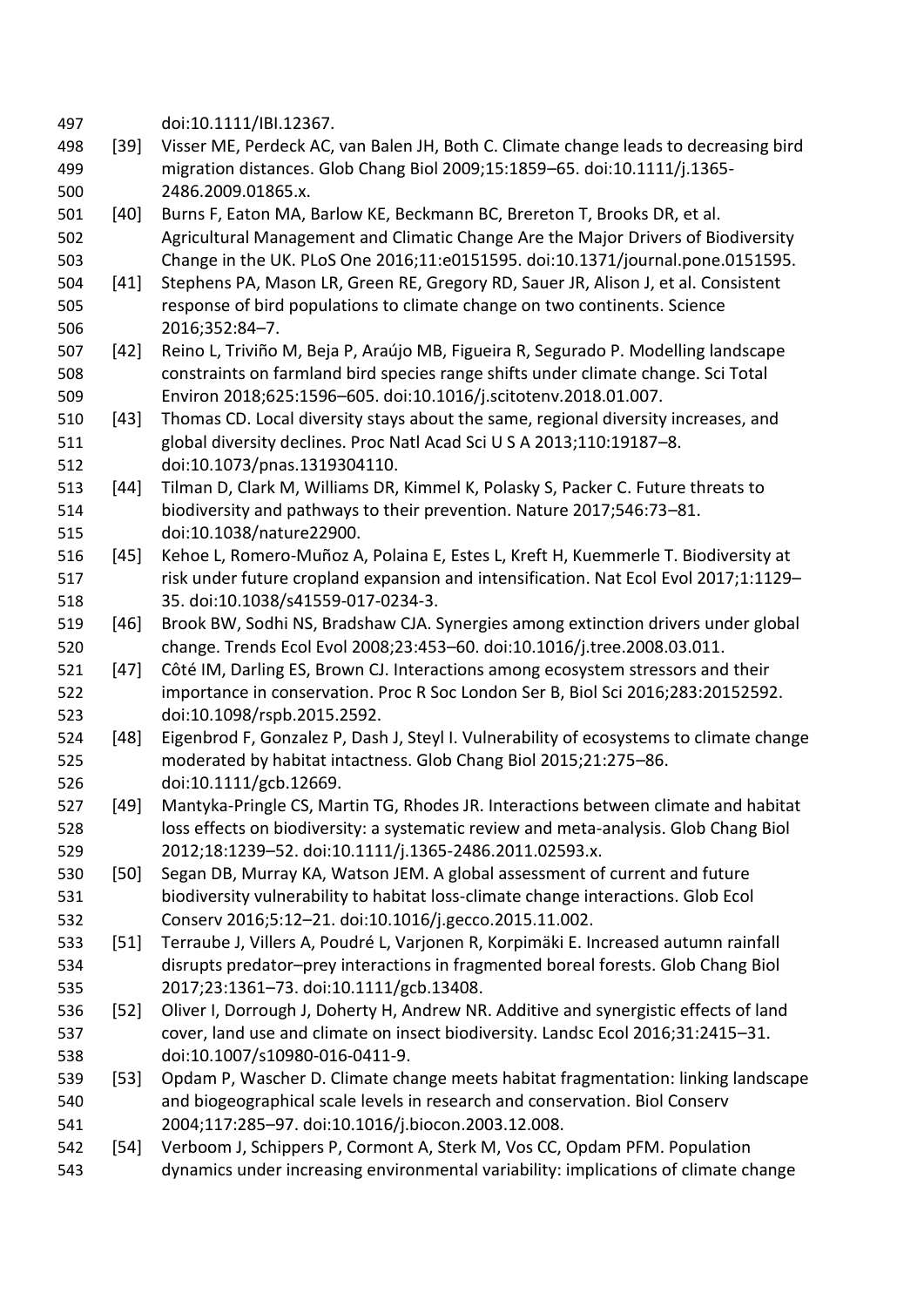for ecological network design criteria. Landsc Ecol 2010;25:1289–98. doi:10.1007/s10980-010-9497-7. [55] Oliver TH, Gillings S, Pearce-Higgins JW, Brereton T, Crick HQP, Duffield SJ, et al. Large extents of intensive land use limit community reorganization during climate warming. Glob Chang Biol 2017;23:2272–83. doi:10.1111/gcb.13587. [56] Schloss CA, Nuñez TA, Lawler JJ. Dispersal will limit ability of mammals to track climate change in the Western Hemisphere. Proc Natl Acad Sci U S A 2012;109:8606– 11. doi:10.1073/pnas.1116791109/- /DCSupplemental.www.pnas.org/cgi/doi/10.1073/pnas.1116791109. [57] Frishkoff LO, Hadly EA, Daily GC. Thermal niche predicts tolerance to habitat conversion in tropical amphibians and reptiles. Glob Chang Biol 2015;21:3901–16. doi:10.1111/gcb.13016. [58] Frishkoff LO, Karp DS, Flanders JR, Zook J, Hadly EA, Daily GC, et al. Climate change and habitat conversion favour the same species. Ecol Lett 2016;19:1081–90. doi:10.1111/ele.12645. [59] Senior RA, Hill JK, González del Pliego P, Goode LK, Edwards DP. A pantropical analysis of the impacts of forest degradation and conversion on local temperature. Ecol Evol 2017;7:7897–908. doi:10.1002/ece3.3262. [60] Barnagaud JY, Barbaro L, Hampe A, Jiguet F, Archaux F. Species' thermal preferences affect forest bird communities along landscape and local scale habitat gradients. Ecography 2013;36:1218–26. doi:10.1111/j.1600-0587.2012.00227.x. [61] Piano E, De Wolf K, Bona F, Bonte D, Bowler DE, Isaia M, et al. Urbanization drives community shifts towards thermophilic and dispersive species at local and landscape scales. Glob Chang Biol 2017;23:2554–64. doi:10.1111/gcb.13606. [62] Rezende EL, Castañeda LE, Santos M. Tolerance landscapes in thermal ecology. Funct Ecol 2014;28:799–809. doi:10.1111/1365-2435.12268. [63] García FC, Bestion E, Warfield R, Yvon-Durocher G. Changes in temperature alter the relationship between biodiversity and ecosystem functioning. Proc Natl Acad Sci 2018:201805518. doi:10.1073/pnas.1805518115. [64] Blüthgen N, Simons NK, Jung K, Prati D, Renner SC, Boch S, et al. Land use imperils plant and animal community stability through changes in asynchrony rather than diversity. Nat Commun 2016;7:10697. doi:10.1038/ncomms10697. [65] García-Palacios P, Gross N, Gaitán J, Maestre FT. Climate mediates the biodiversity– ecosystem stability relationship globally. Proc Natl Acad Sci U S A 2018;115:8400–5. doi:10.1073/pnas.1800425115. [66] Jarzyna MA, Zuckerberg B, Finley AO, Porter WF. Synergistic effects of climate and land cover: grassland birds are more vulnerable to climate change. Landsc Ecol 2016;31:2275–90. doi:10.1007/s10980-016-0399-1. [67] Sunday JM, Bates AE, Kearney MR, Colwell RK, Dulvy NK, Longino JT, et al. Thermal- safety margins and the necessity of thermoregulatory behavior across latitude and elevation. Proc Natl Acad Sci U S A 2014;111:5610–5. doi:10.1073/pnas.1316145111. [68] Plowright RK, Eby P, Hudson PJ, Smith IL, Westcott D, Bryden WL, et al. Ecological dynamics of emerging bat virus spillover. Proc R Soc London Ser B, Biol Sci 2015;282:20142124. doi:10.1098/rspb.2014.2124. [69] Corlett RT. Climate change in the tropics: The end of the world as we know it? Biol Conserv 2012;151:22–5. doi:10.1016/j.biocon.2011.11.027. [70] Newbold T, Hudson LN, Hill SLL, Contu S, Gray CL, Scharlemann JPW, et al. Global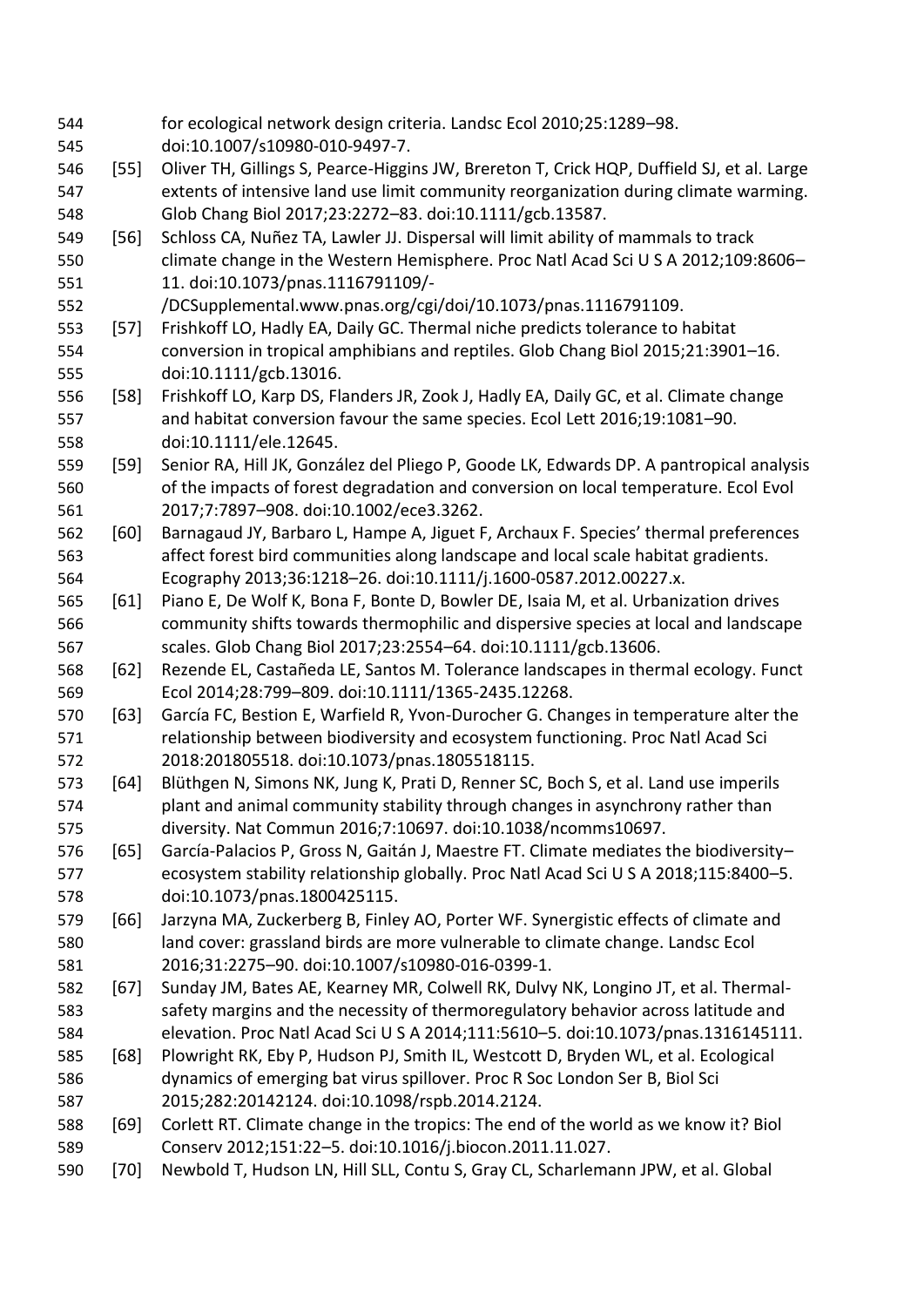| 591 |        | patterns of terrestrial assemblage turnover within and among land uses. Ecography         |
|-----|--------|-------------------------------------------------------------------------------------------|
| 592 |        | 2016;39:1151-63. doi:10.1111/ecog.01932.                                                  |
| 593 | $[71]$ | Pacifici M, Visconti P, Butchart SHM, Watson JEM, Cassola FM, Rondinini C. Species'       |
| 594 |        | traits influenced their response to recent climate change. Nat Clim Chang                 |
| 595 |        | 2017;7:205-8. doi:10.1038/nclimate3223.                                                   |
| 596 | $[72]$ | Orme CDL, Davies RG, Burgess M, Eigenbrod F, Pickup N, Olson V a, et al. Global           |
| 597 |        | hotspots of species richness are not congruent with endemism or threat. Nature            |
| 598 |        | 2005;436:1016-9. doi:10.1038/nature03850.                                                 |
| 599 | $[73]$ | Barlow J, França F, Gardner TA, Hicks CC, Lennox GD, Berenguer E, et al. The future of    |
| 600 |        | hyperdiverse tropical ecosystems. Nature 2018;559:517-26. doi:10.1038/s41586-             |
| 601 |        | 018-0301-1.                                                                               |
| 602 | $[74]$ | Moore RP, Robinson WD, Lovette IJ, Robinson TR. Experimental evidence for extreme         |
| 603 |        | dispersal limitation in tropical forest birds. Ecol Lett 2008;11:960-8.                   |
| 604 |        | doi:10.1111/j.1461-0248.2008.01196.x.                                                     |
| 605 | $[75]$ | Janzen DH. Why Mountain Passes are Higher in the Tropics. Am Nat 1967;101:233-            |
| 606 |        | 49. doi:10.1086/282487.                                                                   |
| 607 | $[76]$ | Mora C, Frazier AG, Longman RJ, Dacks RS, Walton MM, Tong EJ, et al. The projected        |
| 608 |        | timing of climate departure from recent variability. Nature 2013;502:183-7.               |
| 609 |        | doi:10.1038/nature12540.                                                                  |
| 610 | $[77]$ | Popp A, Calvin K, Fujimori S, Havlik P, Humpenöder F, Stehfest E, et al. Land-use         |
| 611 |        | futures in the shared socio-economic pathways. Glob Environ Chang 2017;42:331-45.         |
| 612 |        | doi:10.1016/j.gloenvcha.2016.10.002.                                                      |
| 613 | $[78]$ | Lewis SL, Edwards DP, Galbraith D. Increasing human dominance of tropical forests.        |
| 614 |        | Science 2015;349:827-32. doi:10.1126/science.aaa9932.                                     |
| 615 | $[79]$ | Moran D, Kanemoto K. Identifying species threat hotspots from global supply chains.       |
| 616 |        | Nat Ecol Evol 2017;1:0023. doi:10.1038/s41559-016-0023.                                   |
| 617 | [80]   | Newbold T. The trouble with trade. Nat Ecol Evol 2019;3:522-3. doi:10.1038/s41559-        |
| 618 |        | 019-0816-3.                                                                               |
| 619 | $[81]$ | Marques A, Martins IS, Kastner T, Plutzar C, Theurl MC, Eisenmenger N, et al.             |
| 620 |        | Increasing impacts of land use on biodiversity and carbon sequestration driven by         |
| 621 |        | population and economic growth. Nat Ecol Evol 2019;3:628-37. doi:10.1038/s41559-          |
| 622 |        | 019-0824-3.                                                                               |
| 623 | [82]   | Joppa LN, Roberts DL, Myers N, Pimm SL. Biodiversity hotspots house most                  |
| 624 |        | undiscovered plant species. Proc Natl Acad Sci U S A 2011;108:13171-6.                    |
| 625 |        | doi:10.1073/pnas.1109389108.                                                              |
| 626 | [83]   | Phillips HRP, Newbold T, Purvis A. Land-use effects on local biodiversity in tropical     |
| 627 |        | forests vary between continents. Biodivers Conserv 2017;26:2251-70.                       |
| 628 |        | doi:10.1007/s10531-017-1356-2.                                                            |
| 629 | $[84]$ | Gaston KJ. Rarity. Dordrecht: Springer Netherlands; 1994. doi:10.1007/978-94-011-         |
| 630 |        | 0701-3.                                                                                   |
| 631 | [85]   | Rabinowitz D. Seven forms of rarity. In: Synge H, editor. Biol. Asp. rare plant Conserv., |
| 632 |        | New York, NY: John Wiley & Sons Ltd.; 1981, p. 205-17.                                    |
| 633 | [86]   | Cardillo M, Mace GM, Jones KE, Bielby J, Bininda-Emonds ORP, Sechrest W, et al.           |
| 634 |        | Multiple causes of high extinction risk in large mammal species. Science                  |
| 635 |        | 2005;309:1239-41. doi:10.1126/science.1116030.                                            |
| 636 | $[87]$ | Purvis A, Gittleman JL, Cowlishaw G, Mace GM. Predicting extinction risk in declining     |
| 637 |        | species. Proc R Soc London Ser B, Biol Sci 2000;267:1947-52.                              |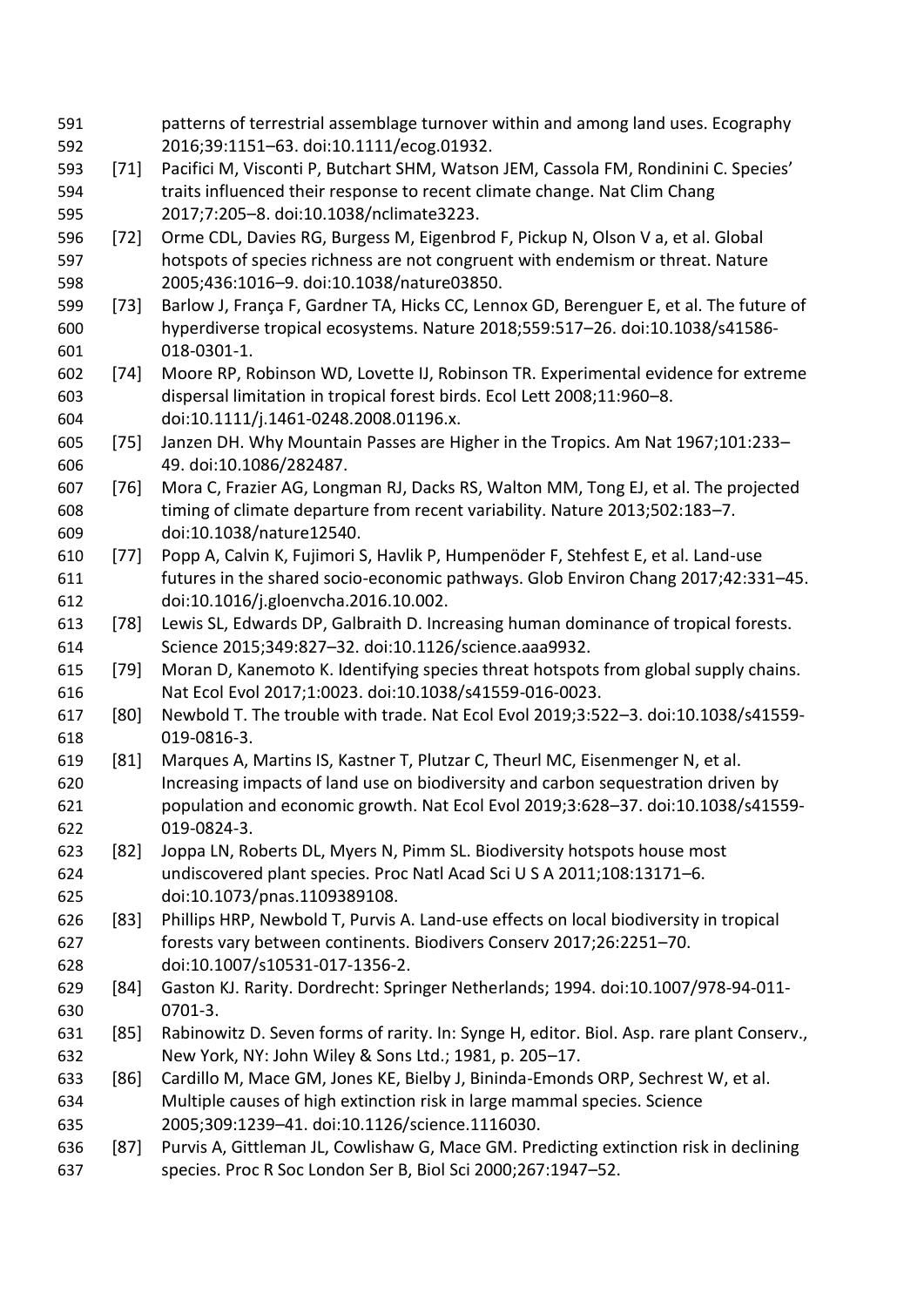| 638        |        | doi:10.1098/rspb.2000.1234.                                                                                     |
|------------|--------|-----------------------------------------------------------------------------------------------------------------|
| 639        | [88]   | Collen B, Dulvy NK, Gaston KJ, Gärdenfors U, Keith DA, Punt AE, et al. Clarifying                               |
| 640        |        | misconceptions of extinction risk assessment with the IUCN Red List. Biol Lett                                  |
| 641        |        | 2016;12:20150843. doi:10.1098/rsbl.2015.0843.                                                                   |
| 642        | [89]   | Newbold T, Scharlemann JPW, Butchart SHM, Şekercioğlu ÇH, Alkemade R, Booth H,                                  |
| 643        |        | et al. Ecological traits affect the response of tropical forest bird species to land-use                        |
| 644        |        | intensity. Proc R Soc London Ser B Biol Sci 2013;280:20122131.                                                  |
| 645        |        | doi:10.1098/rspb.2012.2131.                                                                                     |
| 646        | [90]   | Vetter D, Hansbauer MM, Végvári Z, Storch I. Predictors of forest fragmentation                                 |
| 647        |        | sensitivity in Neotropical vertebrates: a quantitative review. Ecography 2011;34:1-8.                           |
| 648        |        | doi:10.1111/j.1600-0587.2010.06453.x.                                                                           |
| 649        | [91]   | Nowakowski AJ, Thompson ME, Donnelly MA, Todd BD. Amphibian sensitivity to                                      |
| 650        |        | habitat modification is associated with population trends and species traits. Glob Ecol                         |
| 651        |        | Biogeogr 2017;26:700-12. doi:10.1111/geb.12571.                                                                 |
| 652        | $[92]$ | Pearson RG, Stanton JC, Shoemaker KT, Aiello-Lammens ME, Ersts PJ, Horning N, et al.                            |
| 653        |        | Life history and spatial traits predict extinction risk due to climate change. Nat Clim                         |
| 654        |        | Chang 2014. doi:10.1038/nclimate2113.                                                                           |
| 655        | $[93]$ | Foden WB, Butchart SHM, Stuart SN, Vié JC, Akçakaya HR, Angulo A, et al. Identifying                            |
| 656        |        | the world's most climate change vulnerable species: a systematic trait-based                                    |
| 657        |        | assessment of all birds, amphibians and corals. PLoS One 2013;8:e65427.                                         |
| 658        |        | doi:10.1371/journal.pone.0065427.                                                                               |
| 659        | [94]   | Hartley S, Kunin WE. Scale dependency of rarity, extinction risk, and conservation                              |
| 660        |        | priority. Conserv Biol 2003;17:1559-70. doi:10.1111/j.1523-1739.2003.00015.x.                                   |
| 661        | $[95]$ | Bruelheide H, Dengler J, Purschke O, Lenoir J, Jiménez-Alfaro B, Hennekens SM, et al.                           |
| 662        |        | Global trait-environment relationships of plant communities. Nat Ecol Evol                                      |
| 663        |        | 2018;2:1906-17. doi:10.1038/s41559-018-0699-8.                                                                  |
| 664        | $[96]$ | McGill BJ, Dornelas M, Gotelli NJ, Magurran AE. Fifteen forms of biodiversity trend in                          |
| 665        |        | the Anthropocene. Trends Ecol Evol 2015;30:104-13. doi:10.1016/j.tree.2014.11.006.                              |
| 666        | $[97]$ | Flynn DFB, Gogol-Prokurat M, Nogeire T, Molinari N, Richers BT, Lin BB, et al. Loss of                          |
| 667        |        | functional diversity under land use intensification across multiple taxa. Ecol Lett                             |
| 668        |        | 2009;12:22-33. doi:10.1111/j.1461-0248.2008.01255.x.                                                            |
| 669        | [98]   | Rapacciuolo G, Marin J, Costa GC, Helmus MR, Behm JE, Brooks TM, et al. The                                     |
| 670        |        | signature of human pressure history on the biogeography of body mass in tetrapods.                              |
| 671        |        | Glob Ecol Biogeogr 2017. doi:10.1111/geb.12612.                                                                 |
| 672        | [99]   | La Sorte FA, Lepczyk CA, Aronson MFJ, Goddard MA, Hedblom M, Katti M, et al. The                                |
| 673        |        | phylogenetic and functional diversity of regional breeding bird assemblages is                                  |
| 674        |        | reduced and constricted through urbanization. Divers Distrib 2018.                                              |
| 675        |        | doi:10.1111/ddi.12738.<br>[100] Lavorel S, Garnier E. Predicting changes in community composition and ecosystem |
| 676        |        | functioning from plant traits: Revisiting the Holy Grail. Funct Ecol 2002.                                      |
| 677        |        | doi:10.1046/j.1365-2435.2002.00664.x.                                                                           |
| 678<br>679 |        | [101] Luck GW, Lavorel S, Mcintyre S, Lumb K. Improving the application of vertebrate trait-                    |
| 680        |        | based frameworks to the study of ecosystem services. J Anim Ecol 2012.                                          |
| 681        |        | doi:10.1111/j.1365-2656.2012.01974.x.                                                                           |
| 682        |        | [102] Tilman D, Isbell F, Cowles JM. Biodiversity and Ecosystem Functioning. Annu Rev Ecol                      |
| 683        |        | Evol Syst 2014;45:471-93. doi:10.1146/annurev-ecolsys-120213-091917.                                            |
| 684        |        | [103] Cardinale BJ, Srivastava DS, Duffy JE, Wright JP, Downing AL, Sankaran M, et al.                          |
|            |        |                                                                                                                 |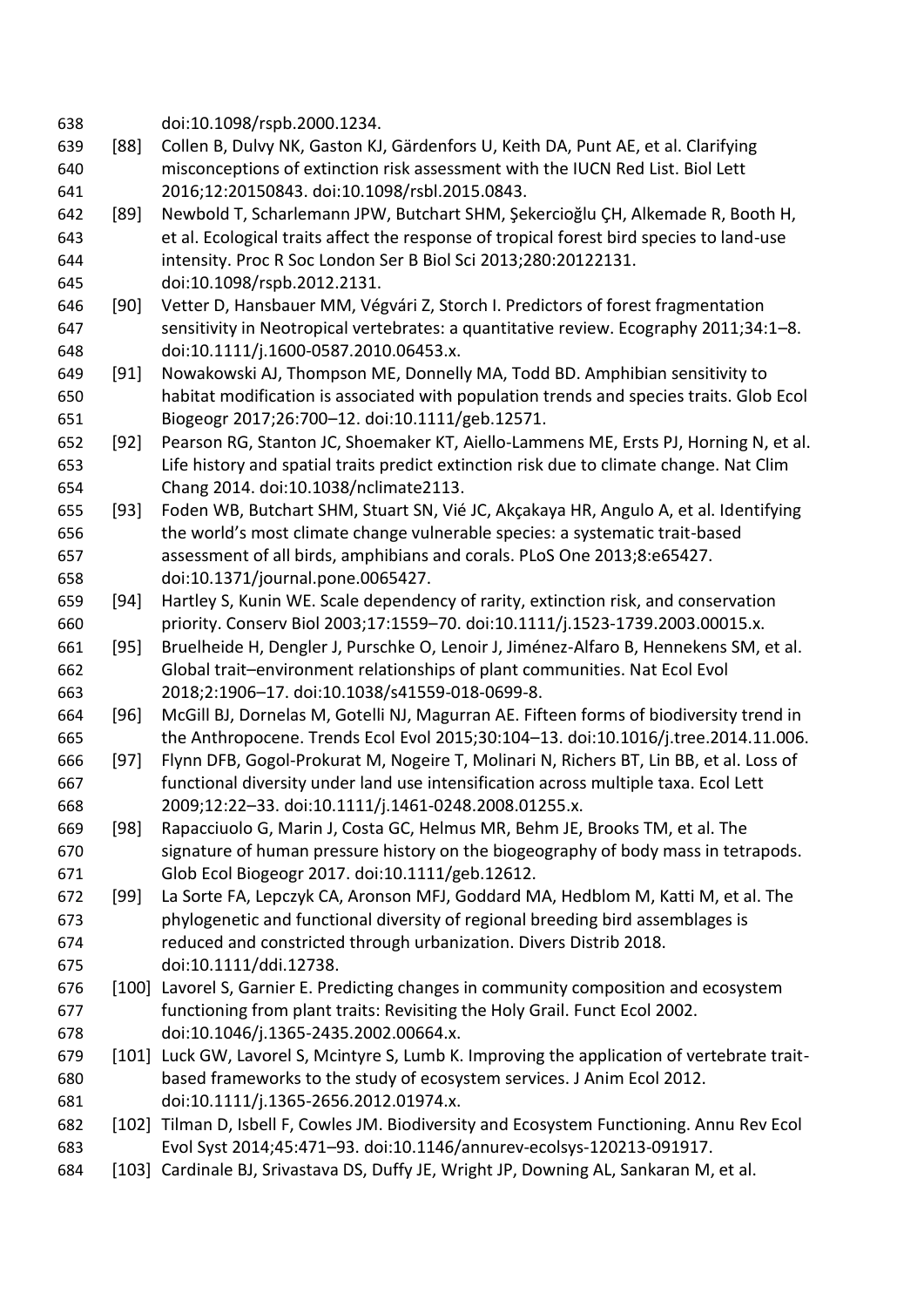Effects of biodiversity on the functioning of trophic groups and ecosystems. Nature 2006;443:989–92. doi:10.1038/nature05202. [104] Cardinale BJ, Duffy JE, Gonzalez A, Hooper DU, Perrings C, Venail P, et al. Biodiversity loss and its impact on humanity. Nature 2012;486:59–67. doi:10.1038/nature11148. [105] Duffy JE, Godwin CM, Cardinale BJ. Biodiversity effects in the wild are common and as strong as key drivers of productivity. Nature 2017;549:261–4. doi:10.1038/nature23886. [106] Hautier Y, Tilman D, Isbell F, Seabloom EW, Borer ET, Reich PB. Anthropogenic environmental changes affect ecosystem stability via biodiversity. Science 2015;348:336–40. [107] Barnes AD, Weigelt P, Jochum M, Ott D, Hodapp D, Haneda NF, et al. Species richness and biomass explain spatial turnover in ecosystem functioning across tropical and temperate ecosystems. Philos Trans R Soc London Ser B, Biol Sci 2016;371:20150279. doi:10.1098/rstb.2015.0279. [108] Brose U, Hillebrand H. Biodiversity and ecosystem functioning in dynamic landscapes. Philos Trans R Soc Ser B, Biol Sci 2016;371:20150267. doi:10.1098/rstb.2015.0267. [109] Lefcheck JS, Byrnes JEK, Isbell F, Gamfeldt L, Griffin JN, Eisenhauer N, et al. Biodiversity enhances ecosystem multifunctionality across trophic levels and habitats. Nat Commun 2015;6:6936. doi:10.1038/ncomms7936. [110] van der Plas F, Manning P, Soliveres S, Allan E, Scherer-Lorenzen M, Verheyen K, et al. Biotic homogenization can decrease landscape-scale forest multifunctionality. Proc Natl Acad Sci U S A 2016;113:3557–62. doi:10.1073/pnas.1517903113. [111] Isbell F, Cowles J, Dee LE, Loreau M, Reich PB, Gonzalez A, et al. Quantifying effects of biodiversity on ecosystem functioning across times and places. Ecol Lett 2018;21:763–78. doi:10.1111/ele.12928. [112] Thompson PL, Isbell F, Loreau M, O'Connor MI, Gonzalez A. The strength of the biodiversity–ecosystem function relationship depends on spatial scale. Proc R Soc London Ser B, Biol Sci 2018;285:20180038. doi:10.1098/rspb.2018.0038. [113] Isbell F, Gonzalez A, Loreau M, Cowles J, Díaz S, Hector A, et al. Linking the influence and dependence of people on biodiversity across scales. Nature 2017;546:65–72. doi:10.1038/nature22899. [114] Estes JA, Terborgh J, Brashares JS, Power ME, Berger J, Bond WJ, et al. Trophic downgrading of planet Earth. Science 2011;333:301–6. doi:10.1126/science.1205106. [115] Fung T, Farnsworth KD, Reid DG, Rossberg AG. Impact of biodiversity loss on production in complex marine food webs mitigated by prey-release. Nat Commun 2015;6:6657. doi:10.1038/ncomms7657. [116] Bracken MES, Low NHN. Realistic losses of rare species disproportionately impact higher trophic levels. Ecol Lett 2012;15:461–7. doi:10.1111/j.1461- 0248.2012.01758.x. [117] Jain M, Flynn DFB, Prager CM, Hart GM, DeVan CM, Ahrestani FS, et al. The importance of rare species: a trait-based assessment of rare species contributions to functional diversity and possible ecosystem function in tall-grass prairies. Ecol Evol 2014;4:104–12. doi:10.1002/ece3.915. [118] Mouillot D, Bellwood DR, Baraloto C, Chave J, Galzin R, Harmelin-Vivien M, et al. Rare species support vulnerable functions in high-diversity ecosystems. PLoS Biol 2013;11:e1001569. doi:10.1371/journal.pbio.1001569. [119] Leitão RP, Zuanon J, Villéger S, Williams SE, Baraloto C, Fortunel C, et al. Rare species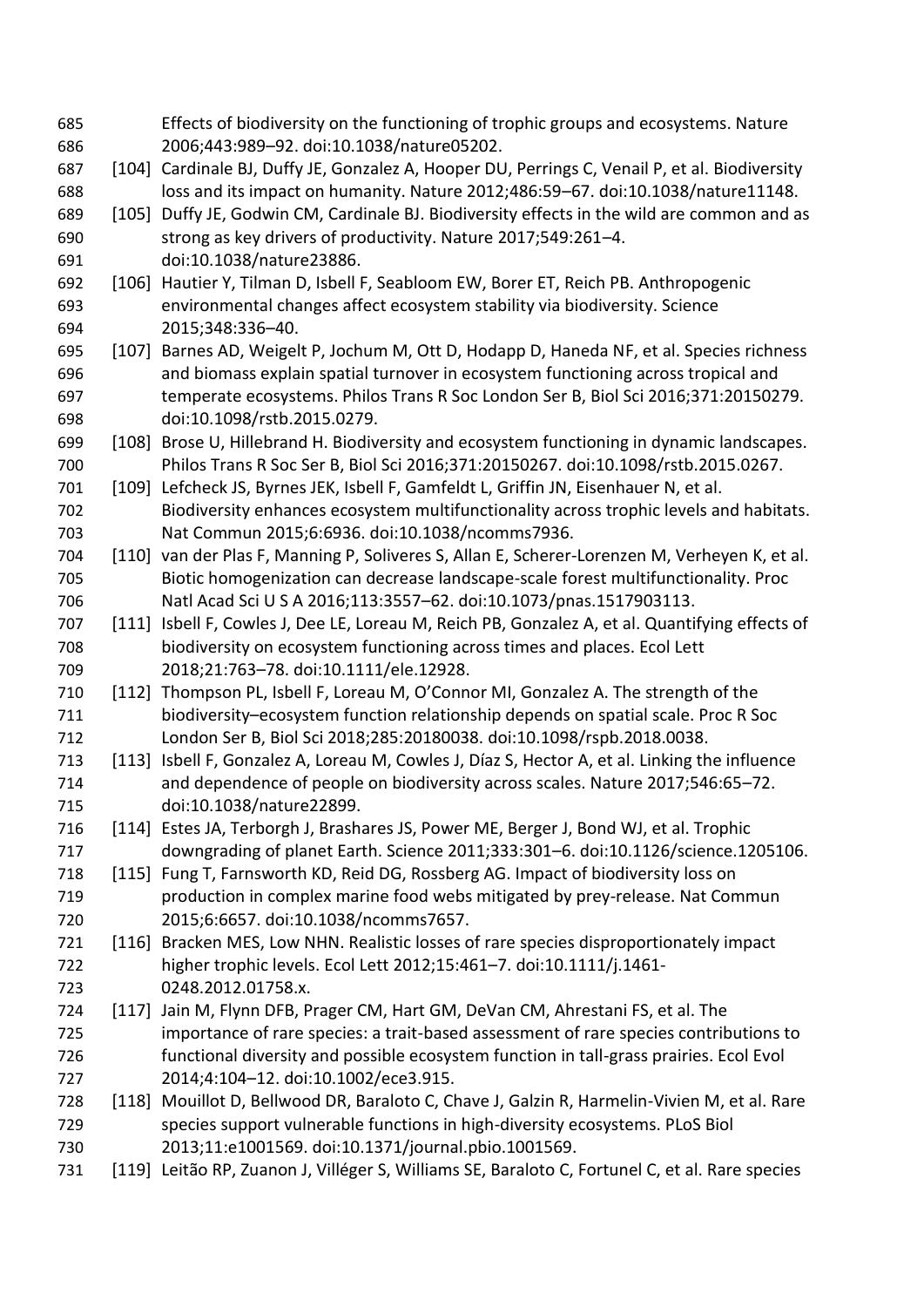contribute disproportionately to the functional structure of species assemblages. Proceedings Biol Sci 2016;283:20160084. doi:10.1098/rspb.2016.0084. [120] Soliveres S, Manning P, Prati D, Gossner MM, Alt F, Arndt H, et al. Locally rare species influence grassland ecosystem multifunctionality. Philos Trans R Soc London Ser B, Biol Sci 2016;371:20150269. doi:10.1098/rstb.2015.0269. [121] Chapman ASA, Tunnicliffe V, Bates AE. Both rare and common species make unique contributions to functional diversity in an ecosystem unaffected by human activities. Divers Distrib 2018;24:568–78. doi:10.1111/ddi.12712. [122] Hautier Y, Isbell F, Borer ET, Seabloom EW, Harpole WS, Lind EM, et al. Local loss and spatial homogenization of plant diversity reduce ecosystem multifunctionality. Nat Ecol Evol 2018;2:50–6. doi:10.1038/s41559-017-0395-0. [123] Pasari JR, Levi T, Zavaleta ES, Tilman D. Several scales of biodiversity affect ecosystem multifunctionality. Proc Natl Acad Sci U S A 2013;110:10219–22. doi:10.1073/pnas.1220333110. [124] Isbell F, Craven D, Connolly J, Loreau M, Schmid B, Beierkuhnlein C, et al. Biodiversity increases the resistance of ecosystem productivity to climate extremes. Nature 2015;526:574–7. doi:10.1038/nature15374. [125] Mori AS, Isbell F, Fujii S, Makoto K, Matsuoka S, Osono T. Low multifunctional redundancy of soil fungal diversity at multiple scales. Ecol Lett 2016;19:249–59. doi:10.1111/ele.12560. [126] Soliveres S, van der Plas F, Manning P, Prati D, Gossner MM, Renner SC, et al. Biodiversity at multiple trophic levels is needed for ecosystem multifunctionality. Nature 2016;536:456–9. doi:10.1038/nature19092. [127] Mace GM. Whose conservation? Science 2014;345:1558–60. doi:10.1126/science.1254704. [128] Díaz S, Demissew S, Carabias J, Joly C, Lonsdale M, Ash N, et al. The IPBES conceptual framework - connecting nature and people. Curr Opin Environ Sustain 2015;14:1–16. doi:10.1016/j.cosust.2014.11.002. [129] Whitmee S, Haines A, Beyrer C, Boltz F, Capon AG, Dias BF de S, et al. Safeguarding human health in the Anthropocene epoch: report of the Rockefeller Foundation– Lancet Comission on planetary health. Lancet 2015;386:1973–2028. [130] Braat LC, de Groot R. The ecosystem services agenda:bridging the worlds of natural science and economics, conservation and development, and public and private policy. Ecosyst Serv 2012. doi:10.1016/j.ecoser.2012.07.011. [131] Díaz S, Pascual U, Stenseke M, Martín-López B, Watson RT, Molnár Z, et al. Assessing nature's contributions to people. Science 2018;359:270–2. doi:10.1126/science.aap8826. [132] Bateman IJ, Harwood AR, Mace GM, Watson RT, Abson DJ, Andrews B, et al. Bringing ecosystem services into economic decision-making: land use in the United Kingdom. Science 2013;341:45–50. doi:10.1126/science.1234379. [133] Biesmeijer JC, Roberts SPM, Reemer M, Ohlemüller R, Edwards M, Peeters T, et al. Parallel declines in pollinators and insect-pollinated plants in Britain and the Netherlands. Science 2006;313:351–4. [134] De Palma A, Kuhlmann M, Bugter R, Ferrier S, Hoskins AJ, Potts SG, et al. Dimensions 776 of biodiversity loss: spatial mismatch in land-use impacts on species, functional and phylogenetic diversity of European bees. Divers Distrib 2017;23:1435–46. doi:10.1111/ddi.12638.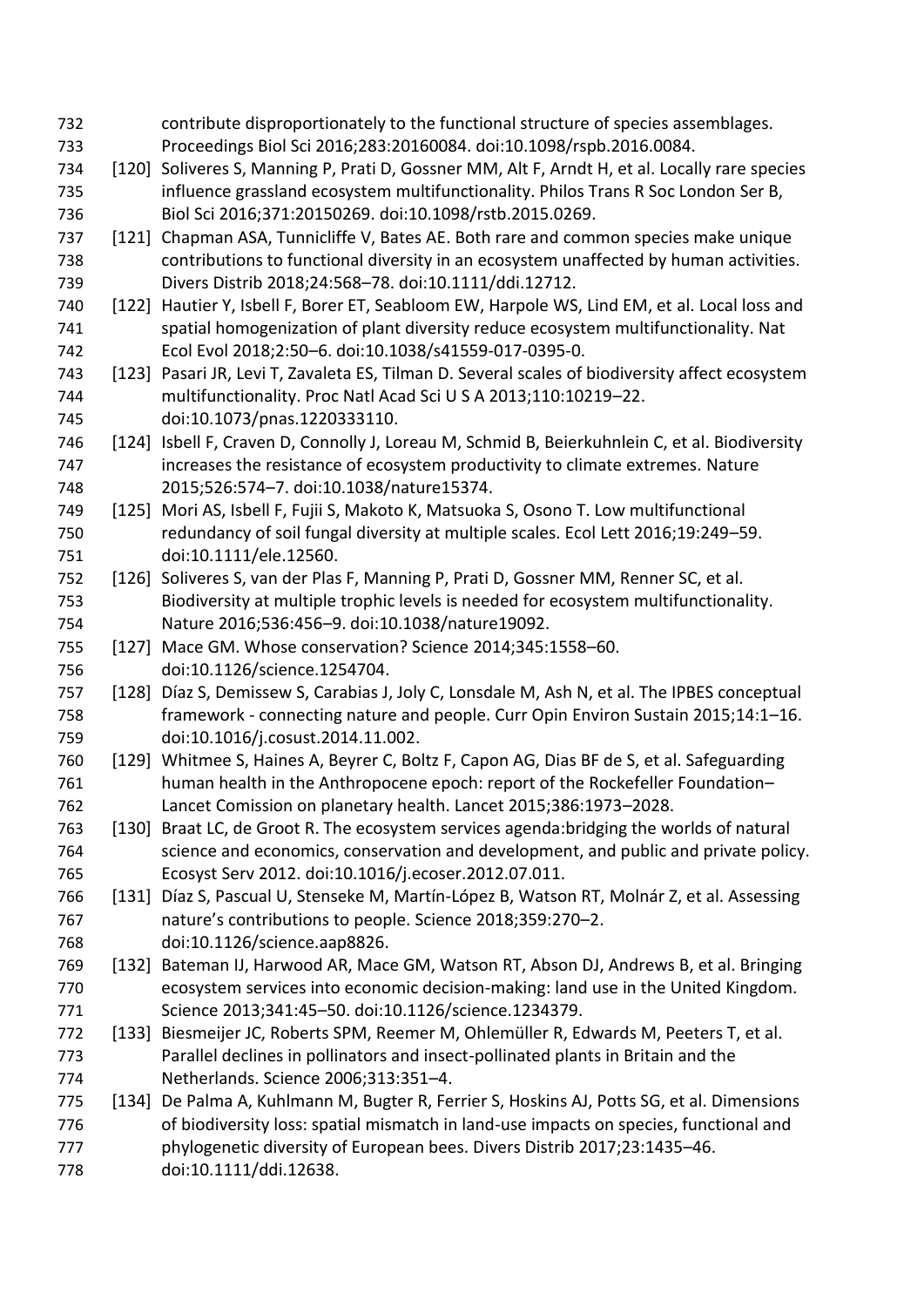[135] Kerr JT, Pindar A, Galpern P, Packer L, Potts SG, Roberts SM, et al. Climate change impacts on bumblebees converge across continents. Science 2015;349:177–80. [136] Medan D, Torretta JP, Hodara K, de la Fuente EB, Montaldo NH, Fuente EB. Effects of agriculture expansion and intensification on the vertebrate and invertebrate diversity in the Pampas of Argentina. Biodivers Conserv 2011;20:3077–100. doi:10.1007/s10531-011-0118-9. [137] Winfree R, Reilly JR, Bartomeus I, Cariveau DP, Williams NM, Gibbs J. Species turnover promotes the importance of bee diversity for crop pollination at regional scales. Science 2018;359:791–3. doi:10.1126/science.aao2117. [138] Aizen MA, Garibaldi LA, Cunningham SA, Klein AM. How much does agriculture depend on pollinators? Lessons from long-term trends in crop production. Ann Bot 2009;103:1579–88. doi:10.1093/aob/mcp076. [139] Giannini TC, Costa WF, Cordeiro GD, Imperatriz-Fonseca VL, Saraiva AM, Biesmeijer J, et al. Projected climate change threatens pollinators and crop production in Brazil. PLoS One 2017;12:e0182274. doi:10.1371/journal.pone.0182274. [140] Stavert JR, Pattemore DE, Gaskett AC, Beggs JR, Bartomeus I. Exotic species enhance response diversity to land-use change but modify functional composition. Proc R Soc London Ser B, Biol Sci 2017;284:20170788. doi:10.1098/rspb.2017.0788. [141] Sassen M, Sheil D, Giller KE. Fuelwood collection and its impacts on a protected tropical mountain forest in Uganda. For Ecol Manage 2015;354:56–67. doi:10.1016/j.foreco.2015.06.037. [142] Chaudhary A, Burivalova Z, Koh LP, Hellweg S. Impact of forest management on species richness: global meta-analysis and economic trade-offs. Sci Rep 2016;6:23954. doi:10.1038/srep23954. [143] Seidl R, Schelhaas M-J, Rammer W, Verkerk PJ. Increasing forest disturbances in Europe and their impact on carbon storage. Nat Clim Chang 2014;4:806–10. doi:10.1038/nclimate2318. 806 [144] Sullivan MJP, Talbot J, Lewis SL, Phillips OL, Qie L, Begne SK, et al. Diversity and carbon storage across the tropical forest biome. Sci Rep 2017;7:39102. doi:10.1038/srep39102. [145] Delgado-Baquerizo M, Eldridge DJ, Maestre FT, Karunaratne SB, Trivedi P, Reich PB, et al. Climate legacies drive global soil carbon stocks in terrestrial ecosystems. Sci Adv 2017;3:e1602008. doi:10.1126/sciadv.1602008. 812 [146] Chen W, Zhong J, Sun S, Xie Z, Zhou Y. Fuelwood collection depresses the seed- dispersal service provided by rodents. For Ecol Manage 2017;406:53–60. doi:10.1016/j.foreco.2017.10.008. [147] Keesing F, Belden LK, Daszak P, Dobson A, Harvell CD, Holt RD, et al. Impacts of biodiversity on the emergence and transmission of infectious diseases. Nature 2010;468:647–52. doi:10.1038/nature09575. 818 [148] Faust CL, McCallum HI, Bloomfield LSP, Gottdenker N, Dobson AP, Gillespie TR, et al. Pathogen spillover during land conversion. Ecol Lett 2018;21:471–83. doi:10.1111/ele.12904. 821 [149] Kilpatrick AM, Salkeld DJ, Titcomb G, Hahn MB. Conservation of biodiversity as a strategy for improving human health and well-being. Philos Trans R Soc Lond B Biol Sci 2017;372:20160131. doi:10.1098/rstb.2016.0131. [150] Randolph S, Dobson A. Pangloss revisited: a critique of the dilution effect and the biodiversity-buffers-disease paradigm. Parasitology 2012;139:847–63.